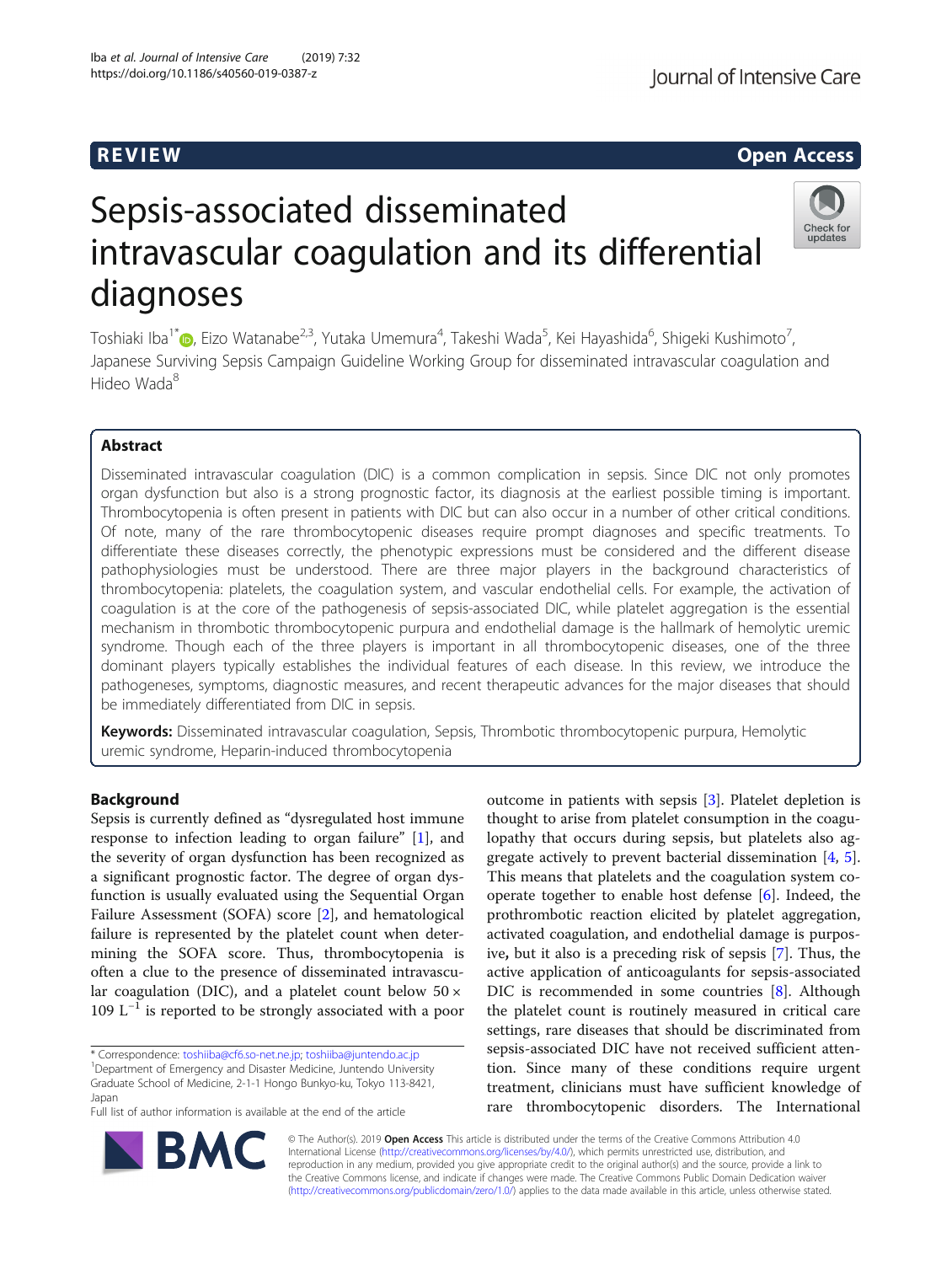Society for Thrombosis and Hemostasis (ISTH) released guidelines for the differentiation of sepsis-associated DIC from other thrombocytopenic conditions in 2018 [[9\]](#page-9-0). In conjunction with those guidelines, the Working Group for DIC of the Japanese Surviving Sepsis Campaign Guideline 2020 has highlighted the most important thrombocytopenic diseases. In addition, practical steps for differentiating these thrombocytopenic diseases are proposed in the present review.

Other than the above, we also wish to emphasize the importance of fully understanding the pathophysiology of thrombocytopenia. There are three major responsible players involved in thrombocytopenia: platelets, the coagulation system, and the vascular endothelium. Recognition of the individual mechanism of platelet depletion can help to classify thrombocytopenic diseases and to explain the differences in their clinical features [\[10\]](#page-9-0). For example, kidney injury is common in both hemolytic uremic syndrome (HUS) and thrombotic thrombocytopenic purpura (TTP); however, kidney injury is predominant and more intense in HUS, with incidences as high as 58% in TTP and 100% in HUS. Approximately 30% to 40% of patients with renal failure and HUS require renal support [[10,](#page-9-0) [11](#page-9-0)], whereas severe renal failure and chronic renal insufficiency are rare in TTP. These differences in the aforementioned clinical courses can be explained by the individual disease pathogeneses: kidney injury in TTP is primarily caused by platelet aggregation in the vasculature, whereas kidney injury in HUS arises from damage to the glomerular endothelial cells and the resident renal cells [[12](#page-9-0)]. In this review, we will also discuss the pathophysiology of various thrombocytopenic conditions.

# Main text

# Sepsis-associated disseminated intravascular coagulation

DIC is a common complication in sepsis, and its diagnosis is typically made based on some combination of basic coagulation markers  $[13, 14]$  $[13, 14]$  $[13, 14]$  $[13, 14]$ . As an inevitable result, the specificity of such diagnoses is not sufficiently high. Thus, the ability to discriminate DIC from other thrombocytopenic diseases is essential [\[15](#page-10-0)]. Unfortunately, most patients with thrombocytopenia arising from other causes are initially diagnosed as having DIC, and the opportunity to treat such patients correctly can be missed. Sepsis-associated DIC is characterized by the systemic activation of coagulation and organ dysfunction complications arising from a microcirculatory disorder [\[16,](#page-10-0) [17](#page-10-0)]. The main laboratory features are thrombocytopenia, elevated levels of fibrin-related markers, and the consumption of coagulation factors. A hallmark of DIC is the combination of platelet depletion, increased fibrinogen/fibrin degradation products, and a prolonged prothrombin time (PT). These changes represent the microcirculatory disorder and, consequently, reflect the severity of sepsis [\[13,](#page-10-0) [18\]](#page-10-0).

Coagulation plays an important role in the innate immune system and is closely linked to other inflammatory responses [[6,](#page-9-0) [19\]](#page-10-0). The concept of "immunothrombosis" describes the interaction between coagulation and innate immunity [[20\]](#page-10-0). Classically, the activation of coagulation is considered to be triggered by the expression of tissue factor on monocytes and macrophages by microorganisms and their components, described as pathogen-associated molecular patterns (PAMPs) [\[21\]](#page-10-0). Tissue factor is known to be a strong initiator of coagulation [\[22](#page-10-0)], but it also induces proinflammatory responses via the activation of protease-activated receptors (PARs) [\[22](#page-10-0)], but it also induces proinflammatory responses via the activation of PARs [\[23](#page-10-0)]. More recently, phosphatidylserine on the cellular membrane has been identified as another important coagulation activator [\[24](#page-10-0)]. In addition, other than PAMPs, damage-associated molecular patterns (DAMPs) released from damaged cells, which include structures such as cell free-DNA, histones, and high-mobility group box 1 protein (HMGB1), have been reported to participate in the activation of coagulation [\[6](#page-9-0)]. Similarly, neutrophil extracellular traps (NETs) comprised of mesh-like DNA fibers, nuclear proteins, and antimicrobial peptides have also been shown to accelerate thrombogenicity [\[6\]](#page-9-0). In addition to the activation of coagulation, another important feature of sepsis-associated DIC is the suppression of fibrinolysis. Plasminogen activator inhibitor-1 (PAI-1) released from damaged endothelial cells suppresses fibrinolysis, allowing the typical thrombotic phenotype of coagulopathy to appear [\[25\]](#page-10-0).

# Thrombotic microangiopathy

# Thrombotic thrombocytopenic purpura

Thrombotic microangiopathy (TMA) is characterized by massive thrombus formation in microvessels that leads to thrombocytopenia and microangiopathic hemolytic anemia (MAHA); in severe cases, it can lead to organ injuries [\[26](#page-10-0)]. TMA includes thrombotic thrombocytopenic purpura (TTP), HUS, and secondary TMA arising from various backgrounds. Both DIC and TTP cause microvascular thrombosis, but the thrombosis occurs mainly in postcapillary venules in DIC, while it occurs mainly in arterioles in TMA.

Acquired TTP is an autoimmune disease caused by the autoantibody-induced depletion or inhibition of a disintegrin and metalloproteinase with a thrombospondin type 1 motif, member 13 (ADAMTS13). TTP is often triggered by infection, and its discrimination from sepsis-associated DIC is not necessarily easy in such cases [[27](#page-10-0)]. In TTP, microthrombi are induced by platelet/von Willebrand factor (VWF) microaggregate formation, and severe platelet depletion is the major characteristic. Common features of TTP consist of the pentad of thrombocytopenia, MAHA, fluctuating neurological signs, renal impairment, and fever. Since the incidence is far less than that of DIC [[28](#page-10-0)],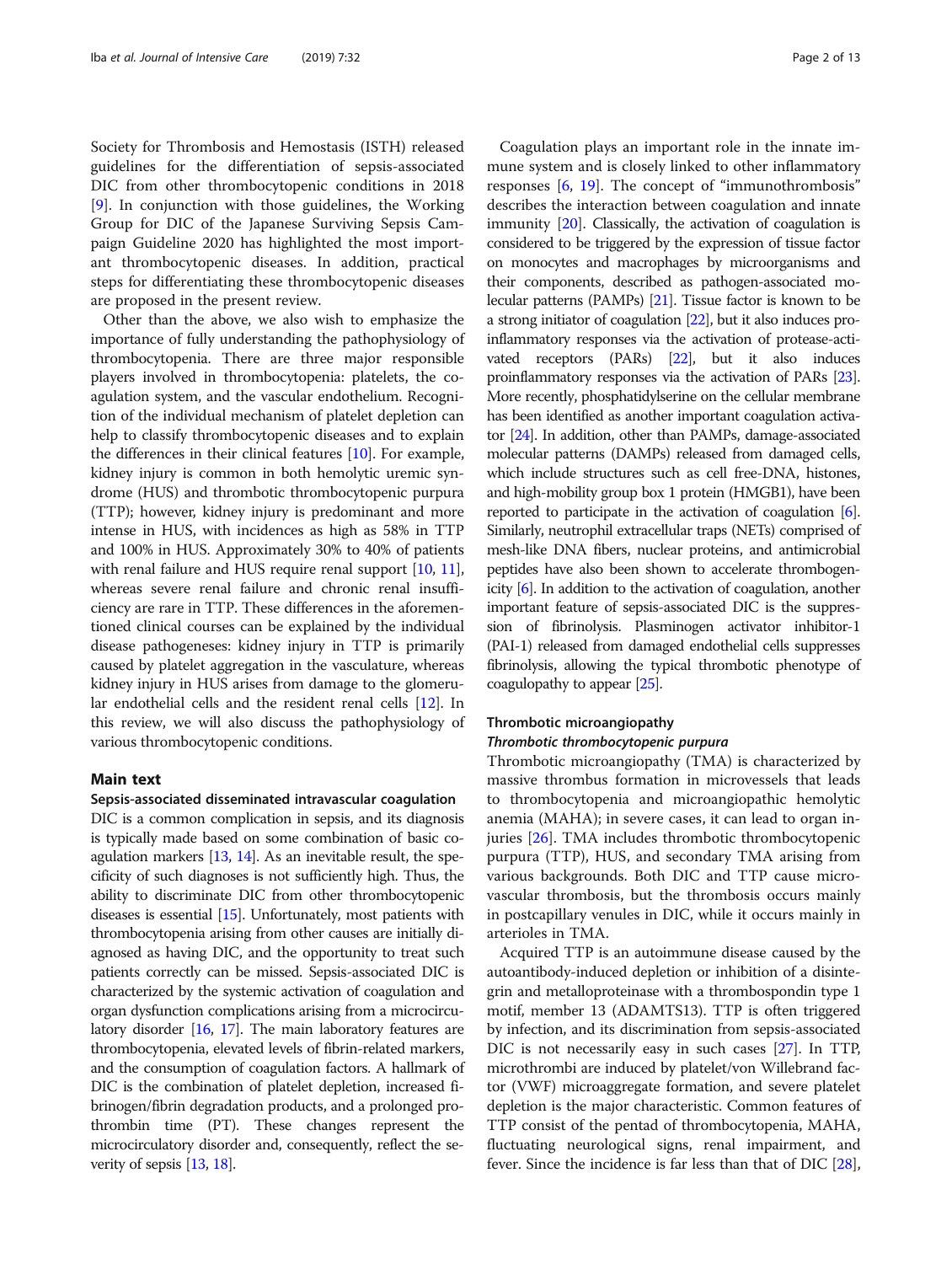TTP is often initially diagnosed as DIC in sepsis patients. However, the prompt differentiation of TTP from DIC and the early initiation of plasma exchange is extremely important for successful treatment. The ADAMTS13 level in patients with TTP is commonly reduced to below 10%, and measurement of this parameter is the most reliable test for a definitive diagnosis [\[27\]](#page-10-0). Although a rapid ADAMTS13 activity assay with a turnaround time of several hours has been proposed recently [\[29\]](#page-10-0), its use has not yet become prevalent. The ADAMTS13 level is also known to decrease in sepsis, but the level is usually maintained at above 30% [[30](#page-10-0)]. In addition to the reduction in ADAMTS13, anti-ADAMTS13 antibodies and ultra-large VWF multimers can be detected in TTP patients who are in remission [\[31,](#page-10-0) [32\]](#page-10-0). The types of organ injuries differ slightly between DIC and TTP. The lung and cardiovascular system are common target organs in sepsis-associated DIC [\[33\]](#page-10-0), while the kidney and brain are more common in TMA  $[34]$ ; this difference is thought to be due to differences in the target vessels. Fibrin thrombi are commonly seen in the postcapillary venules in acute lung injury and septic shock [\[35\]](#page-10-0). In contrast, thrombi mainly formed by activated platelets were often predominantly seen in arteriole in the kidney and brain in the patients with TMA [[12](#page-9-0), [28\]](#page-10-0). Regarding treatment, once TTP is suspected, British guidelines recommend the initiation of plasma exchange within 4–8 h, and subsequent confirmation of a decreased ADAMTS13 level after the start of treatment is permitted [[27](#page-10-0)]. Acute TTP is almost universally fatal without adequate treatment, but the mortality rate can be reduced to below 20% with the prompt delivery of plasma exchange. A novel treatment using caplacizumab, an anti-VWF A1 antibody, was recently approved in Europe for the treatment of acquired TTP, to be used in conjunction with plasma exchange and immunosuppression [[36](#page-10-0), [37](#page-10-0)]. Currently, an ADAMTS13 factor concentrate is being examined in a clinical trial, and the efficacy of recombinant ADAMS13 has been reported [[38](#page-10-0)].

# Shiga toxin-producing Escherichia coli-HUS

Shiga toxin-producing Escherichia coli (STEC) provokes severe hemorrhagic colitis, MAHA, and renal failure mainly in children, and needs to be differentiated from sepsis-associated DIC. The most severe cases of Shiga toxin-producing Escherichia coli-HUS (STEC-HUS) result in toxic megacolon and transmural necrosis of the colon with perforation, and the mortality rate remains high for such cases [\[39](#page-10-0)]. STEC-HUS has become rare in developed countries but is still common in developing countries [[40](#page-10-0)]. Generally, the pathogenetic mechanism driving STEC-HUS is gastrointestinal infection with specific types of E. coli, typically O157: H7, O104: H4, or others [[40](#page-10-0), [41\]](#page-10-0). In this type of HUS, the toxin triggers the deposition of endothelial complement via endothelial injury and possibly interferes with the activity of complement regulatory molecules. It is also indicated that Shiga-toxin can stimulate VWF secretion from endothelial cells and this phenomenon may play an important role [\[42\]](#page-10-0). Like other TMAs, STEC-HUS is characterized by MAHA; therefore, RBC fragmentation (described as "schistocytes") occurring in association with thrombus formation in arterioles is commonly seen in blood film. In contrast, RBC fragmentation is less common in DIC, since the dominant site of thrombus formation is in microvenules. Like other TMAs, dysfunction of the affected organs, specifically the kidneys and central nervous system, is the typical feature [[43\]](#page-10-0). Culture-based assays, serological assessment, and polymerase chain reaction using a stool or rectal swab are useful for the detection of STEC. Once a patient is diagnosed as having STEC-HUS, appropriate fluid and electrolyte management, the avoidance of antidiarrheal drugs, and possibly the avoidance of antibiotic therapy are recommended as best practices [[44\]](#page-10-0). Since the vicious cycle of complement activation, endothelial cell damage, platelet activation, and fibrin deposition is common with atypical HUS (aHUS) [\[43\]](#page-10-0), complement inhibition might be the treatment of choice  $[42]$  $[42]$ . However, the effectiveness of anti-C5 monoclonal antibody (eculizumab) for the treatment of STEC-HUS has not been confirmed [[44](#page-10-0), [45](#page-10-0)]. Though this type of HUS is termed STEC-HUS, E. coli is not the only pathogen; patients with pneumococcal HUS are known to have a severe clinical picture, with MAHA, respiratory distress, and neurological involve-ment [[46\]](#page-10-0). Streptococcus pneumoniae hemolytic is also known to causes HUS in children [[47\]](#page-10-0).

# Atypical HUS

aHUS is a rare disease that is often recognized by the presence of thrombocytopenia, MAHA, acute kidney injury, and other organ dysfunctions. Since aHUS-specific therapeutics have now been introduced, prompt discrimination from sepsis-associated DIC is mandatory. However, the similarity in clinical presentations and the absence of a definitive diagnostic test have hindered the selection of a therapeutic target [[48](#page-10-0)]. aHUS results from the uncontrolled activity of the alternative complement pathway and is often triggered by infection, which activates platelets, induces hemolysis, and damages the vascular endothelium. The laboratory findings of aHUS are represented by thrombocytopenia (< $150 \times 10^{9}$  L<sup>-1</sup>), hemolytic anemia (RBC fragmentation, elevated lactate dehydrogenase [LDH], elevated bilirubin, decreased hemoglobin [< 10 g/ dL], and depleted haptoglobin), and organ failure [\[43](#page-10-0)]. Though an evaluation of the complement system is helpful for diagnosis, only two-thirds of aHUS cases are associated with an identifiable complement-activating condition, and no abnormalities are detectable in the rest. Complement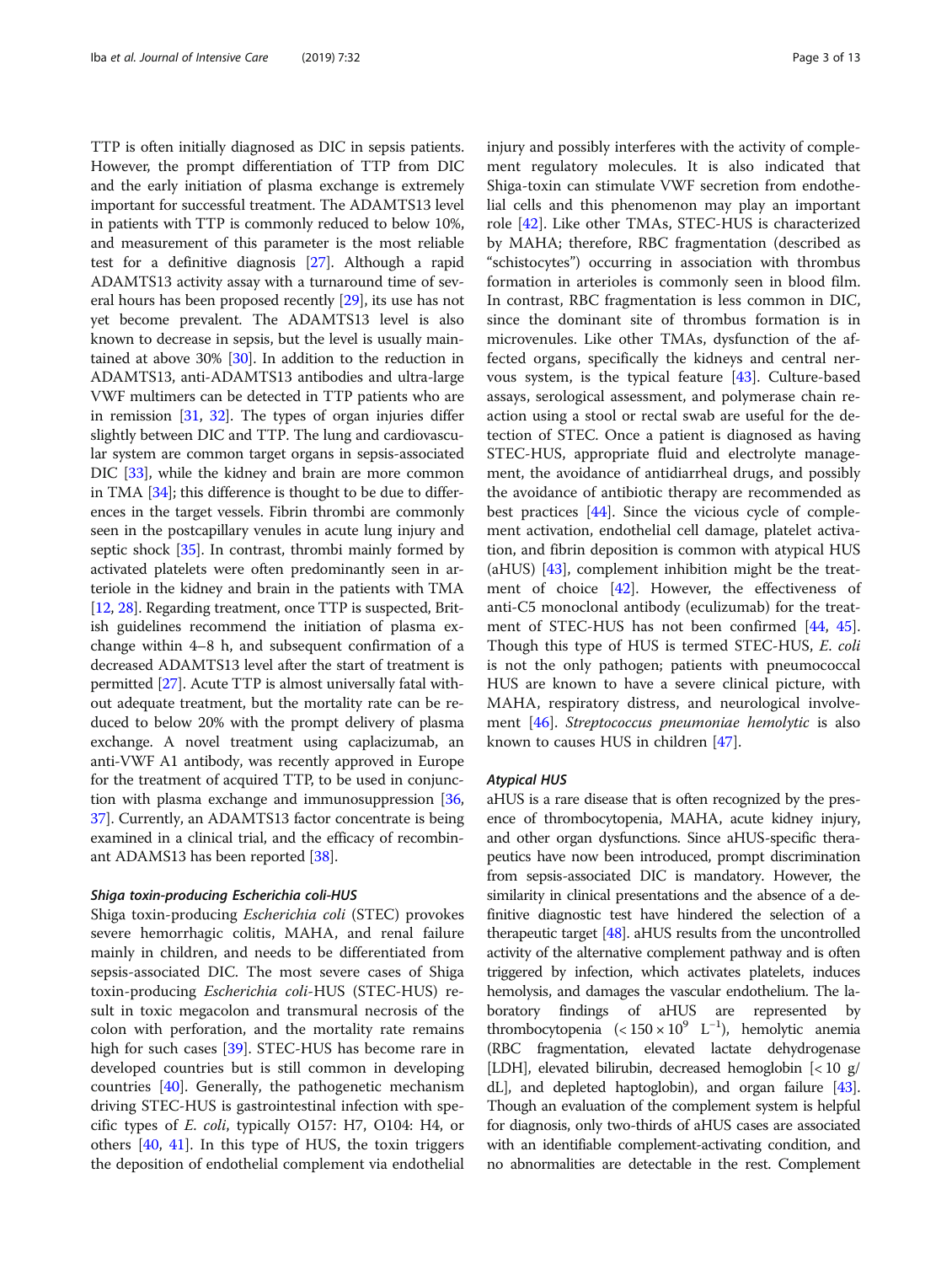factor testing for complement component 3 and complement component 4, complement factor H, complement factor I, and antibodies against complement components can help to detect protein deficiencies [\[49\]](#page-10-0). Concurrently, genetic testing is sometimes, but not always, useful for the immediate diagnosis of aHUS. Genetic abnormalities are reportedly found in approximately 50% to 70% of patients with aHUS [\[50\]](#page-10-0). Among them, mutations in complement factor H account for approximately 25% of aHUS cases, membrane cofactor protein for approximately 10%, complement factor I for 5% to 10%, and thrombomodulin for up to 5% [\[51\]](#page-10-0). Multiple C3 mutations have been detected in 5–10% and 31% of aHUS cases in Caucasian and Japanese populations, respectively [\[52](#page-10-0)]. There is no clinically available specific diagnostic tool for aHUS; therefore, obtaining a complete patient medical and family history is extremely important. Notably, an atypical clinical course for sepsis-induced DIC, such as sustained symptoms after the resolution of infection, often becomes a clue for the diagnosis of aHUS. In summary, since there is no reliable definitive test, aHUS is usually diagnosed by excluding other TMAs and DIC [\[51\]](#page-10-0). After the initiation of plasma exchange, if the baseline ADAMTS13 level is revealed to be more than 10% and STEC is negative, then the treatment should be switched to eculizumab as early as possible [\[53](#page-10-0)]. However, since the risk of Neisseria meningitides infection increases with eculizumab treatment, patients should be vaccinated or given a prophylactic antimicrobial agent appropriately. In the future, a definitive diagnosis is expected to be made based on the results of next-generation sequencing of the coding regions of complements [[54\]](#page-10-0).

## Secondary thrombotic microangiopathy

# a. Pregnancy-related TMA

Thrombocytopenia develops in 5% to 10% of women during pregnancy or the postpartum period [\[55](#page-10-0)]. In most of the cases, it is an incidental change; however, it can also provide a clue to a coexisting systemic or gestational disorder. Acute fatty liver of pregnancy (AFLP) and preeclampsia/eclampsia/HELLP syndrome (hemolysis, elevated liver enzymes, low platelets) are representative of pregnancy-related TMA. DIC is another pregnancy-related coagulopathy, but the pathophysiologies of these two conditions differ. DIC is a complication of acute peripartum hemorrhage, placental abruption, retained stillbirth, and amniotic fluid embolism, and activated coagulation and subsequent consumptive coagulopathy are the basic mechanisms [\[56,](#page-10-0) [57\]](#page-10-0). HELLP syndrome is a severe complication of pre-eclampsia during pregnancy and occurs as a complication in 0.2% to 0.8% of pregnancies. Its pathogenesis is not fully understood, but it is thought to be associated with inadequate placentation secondary to a maternal immune

response to invading trophoblasts [\[58](#page-10-0)]. HELLP is characterized by microvascular platelet thrombi, and the activation of the endothelium is thought to play a key role. Similar to TTP, the release of VWF multimers from activated endothelial cells and a reduction in ADAMTS13 activity result in increased amounts of the active form of VWF [\[59\]](#page-10-0). Thus, the clinical features of HELLP syndrome partially resemble those of TTP and HUS, and thrombocytopenia, MAHA, and hepatic damage are the major clinical symptoms. Thus, the typical clinical symptoms of HELLP syndrome begin with a pain in the right upper quadrant abdomen or epigastric pain, nausea, and vomiting. Since many patients with HELLP syndrome fit the diagnostic criteria for DIC, the differentiation of HELLP syndrome from DIC can be difficult [[60](#page-11-0)]. Timely delivery is the standard management for HELLP syndrome, but if a patient shows sustained symptoms after delivery, the presence of other TMAs, such as aHUS, should be suspected.

AFLP is another rare but serious complication of pregnancy that often results in fulminant hepatic failure. Together with HELLP syndrome, liver diseases during pregnancy are accompanied by profound changes in the hemostatic system, including thrombocytopenia, decreased plasma levels of anticoagulants, and alterations in plasma levels of fibrinolysis. Decreased antithrombin levels have often been documented in this cohort and might be caused by a combination of liver failure and DIC [\[61\]](#page-11-0). The exact cause of AFLP is not yet elucidated, but the abnormal β-oxidation of fatty acids in fetal mitochondria caused by a genetic mutation in long-chain 3-hydroxyl coenzyme A dehydrogenase may contribute to the microvesicular fatty infiltration in the liver. The early termination of pregnancy is necessary, but the postpartum application of artificial liver support therapy has been recently proposed [[62\]](#page-11-0).

# b. Collagen disease-associated TMA

The association of TMA with autoimmune diseases is a well-known fact, and systemic lupus erythematosus (SLE) has been described in up to 10% of TMA cases [[63\]](#page-11-0). The pathogenesis of TMA in SLE is complicated, and complement over-activation via both classical and alternative pathways reportedly plays an important role in the pathogenesis of TMA in lupus nephritis [\[64](#page-11-0)]. Among SLE patients, kidney involvement is associated with a poor prognosis, and similar to other TMAs, plasma exchange, high-dose glucocorticoids, and intravenous immunoglobulin are the conventional treatments. Recently, the efficacy of rituximab has been reported [\[65](#page-11-0)]. A preliminary report regarding the use of eculizumab in SLE with lupus nephritis and the presence of TMA suggests its efficacy, but currently available evidence remains sparse [\[66](#page-11-0)].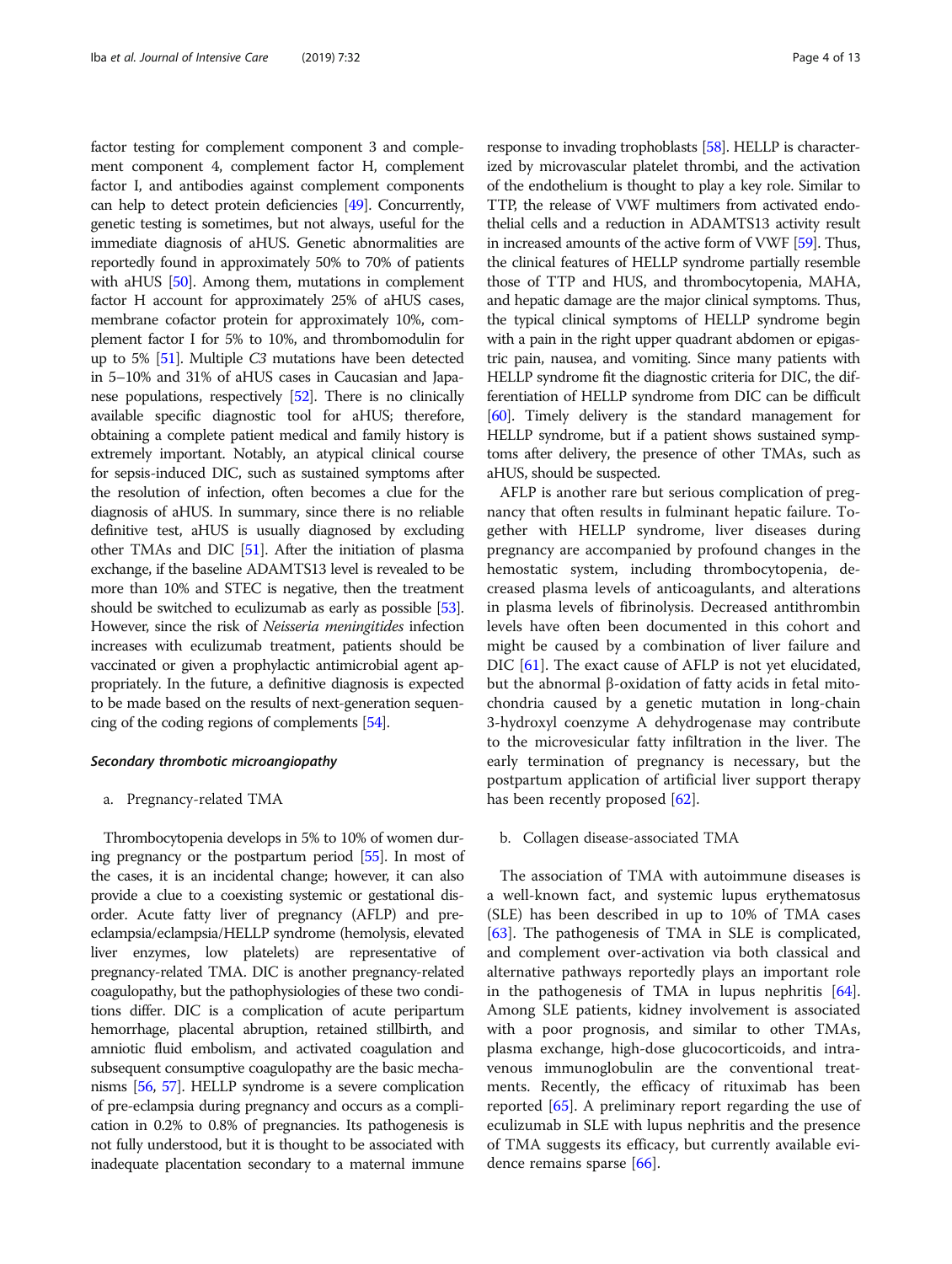# c. Antiphospholipid syndrome/catastrophic antiphospholipid syndrome

Antiphospholipid syndrome (APS) is an acquired autoimmune thrombophilia defined by the development of (often multiple) venous and/or arterial thromboses and recurrent fetal losses in the presence of persistent antiphospholipid antibodies [[67\]](#page-11-0). Among the antiphospholipid antibodies (lupus anticoagulant, anticardiolipin, and β2-glycoprotein I antibodies), the major player is considered to be β2-glycoprotein I at present. β2-glycoprotein I is a plasma protein that binds avidly to phospholipid surfaces [[68\]](#page-11-0). Thrombocytopenia and a prolonged activated partial thromboplastin time (aPTT) can often be clues to APS. Recently, the usefulness of examining antibodies to prothrombin detected by directly coating prothrombin on irradiated ELISA plates was reported [\[69](#page-11-0)]. Antiplatelet and anticoagulant therapies are the treatments of choice for the prevention of thrombosis [[70\]](#page-11-0).

Catastrophic antiphospholipid syndrome (CAPS) is a rare variant that accounts for 1% of patients with APS but is highly fatal, with an estimated mortality rate of 50% [[71](#page-11-0)]. CAPS is usually triggered by infection and trauma. Affected individuals are often children or young adults, and their clinical courses are characterized by the rapid onset of multifocal thrombosis associated with multi-organ failure upon presentation or developing rapidly over a course of days to weeks. Small vessel thrombosis, laboratory features of MAHA, and development of multisystem involvement within a very short period of time are the main characteristics of this syndrome. The mechanism of CAPS has not yet been clarified, but the involvement of an over-activated complement system is suspected. The treatment strategy is based on a combination of anticoagulation, glucocorticoids, and plasma exchange and/or intravenous immunoglobulin, so-called triple therapy. In refractory cases or in those with an initial life-threatening situation, immunosuppressive therapy using rituximab can be an effective option [[72](#page-11-0)].

# d. Transplant-associated TMA

Transplant-associated-TMA is a severe complication of hematopoietic cell transplantation, but it is also known to be associated with solid organ transplantation. The pathogenesis is poorly understood but may be related to endothelial injury induced by multifactorial causes including, graft versus host disease, infection, immune response, drug-induced effects, inflammatory cytokines release, and complement activation [\[73](#page-11-0)]. A high mortality rate has been documented for patients who are refractory to calcineurin inhibitor cessation. Recent evidence has linked transplant-associated TMA with aHUS, and eculizumab is expected to be effective for such conditions [\[74](#page-11-0)].

# e. Malignancy-associated TMA

TMA can be a complication of certain malignancies [\[75](#page-11-0)]. TMA can also be induced by anticancer therapy [\[11\]](#page-9-0). Since the introduction of anti-vascular endothelial growth factor (VEGF) agents, the incidence of malignancy-associated TMA has increased dramatically to over 15% [[76](#page-11-0)]. TMA is responsible for 15% of acute kidney failure cases in oncological settings, since the glomerular microvasculature is susceptible to injury from TMA. Anticancer-related TMA can be classified into two types: type I occurs secondary to chemotherapy (mitomycin C, gemcitabine) and is characterized by dose-dependent renal injury, while iatrogenic type II occurs secondary to anti-angiogenic agents and results in dose-independent renal involvement, with renal functional recovery typical after drug discontinuation [\[77](#page-11-0), [78](#page-11-0)]. Recent research suggests that endothelial cell damage caused by the disrupted immunologic responses induced by immunosuppressive agents underlays. If the TMA has a refractory or relapsing clinical course and does not respond to plasmapheresis and steroids, immunosuppressive agents are the treatment of choice [\[77](#page-11-0)].

# f. Drug-induced TMA

Other than anti-cancer agents, various drugs can cause TMA through dose-related toxic effects or immunologic reactions [[79\]](#page-11-0). An immune mechanism of TMA was first described as a quinine-induced acute kidney injury induced by quinine-dependent antibodies causing endothelial damage and platelet activation [\[80](#page-11-0)]. Toxic mechanisms reported to be responsible for TMA include clopidogrel, gemcitabine, bevacizumab, and calcineurin inhibitors, such as cyclosporine and tacrolimus [[81,](#page-11-0) [82](#page-11-0)]. Patients usually present with the sudden onset of anuric kidney injury, and symptoms of systemic illness often appear within hours after drug exposure. A thorough medical history can reveal prior exposure to a drug, and the identification of the causal drug and its discontinuation are essential for patient management. However, once drug-induced TMA occurs, supportive care is the only beneficial management.

# Heparin-induced thrombocytopenia

Heparin-induced thrombocytopenia (HIT) is a type of autoimmune disease caused by platelet-activating antibodies that recognize the multimolecular complexes of platelet factor 4 (PF4) bound to heparin. Since its core mechanism is autoantibody-induced platelet activation, patients often experience a high frequency of thrombotic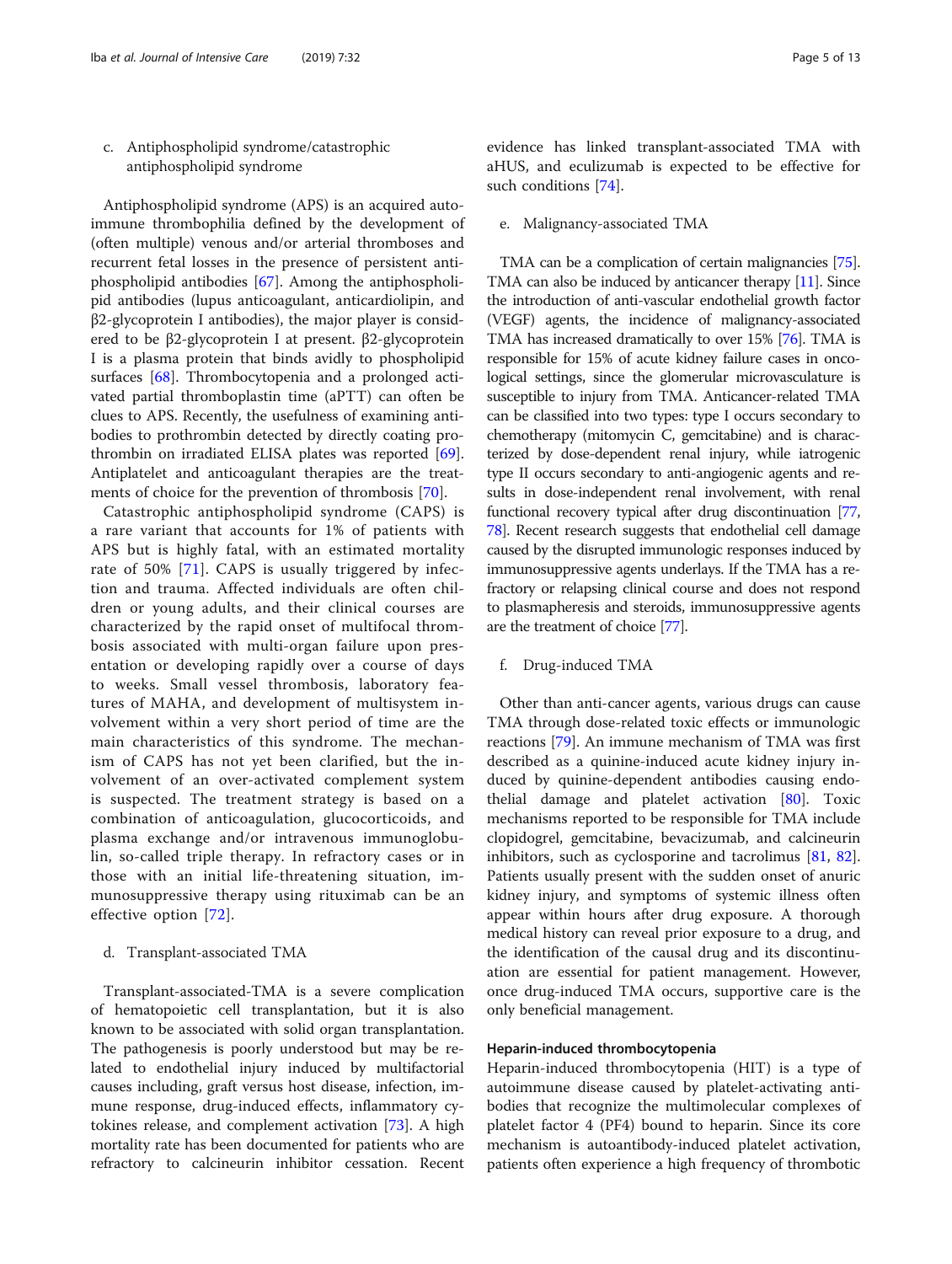events that can occur both in veins and arteries. Since heparins are commonly used in patients with sepsis for the prevention of deep vein thrombosis and catheter management [\[83](#page-11-0)], sepsis patients are at high-risk of developing HIT. The frequency of HIT is tenfold lower for low-molecular weight heparin (LMWH), compared with unfractionated heparin [[84\]](#page-11-0). The clinical probability of HIT can be evaluated using clinical the clinical 4Ts scoring system (thrombocytopenia, timing of onset, thrombosis, and other causes of thrombocytopenia) [\[85\]](#page-11-0). A diagnosis of HIT can be supported by a positive PF4-dependent ELISA result plus a positive test for platelet-activating antibodies [\[86](#page-11-0)]. Most HIT episodes are triggered by proximate heparin exposure; however, the previous exposure cannot be identified in some cases [[87\]](#page-11-0). Of note, HIT sometimes begins or worsens after the discontinuation of heparin, and diagnosis can be extremely difficult in such cases [\[88](#page-11-0), [89\]](#page-11-0). In practice, HIT can be easily confused with sepsis-associated DIC, especially when it occurs in association with organ dysfunctions such as shock liver, adrenal hemorrhages, and skin/limb necrosis [\[90](#page-11-0)]. HIT typically persists for several weeks until the autoantibody diminishes. Anticoagulant therapy using argatroban, a direct thrombin inhibitor, is recommended. Activated partial thromboplastin time (APTT)-adjusted anticoagulant therapy ought to be effective, but patient management is not always easy [\[89\]](#page-11-0).

# Immune thrombocytopenia purpura/Evans syndrome

Immune thrombocytopenic purpura (ITP) is an autoimmune disorder characterized by a low platelet count and mucocutaneous bleeding. It was previously called idiopathic thrombocytopenic purpura [[91](#page-11-0)], but since thrombocytopenic purpura is mediated by autoantibodies, the "idiopathic" was amended to "immune" ITP can present as either a primary disorder (idiopathic) or a secondary disorder (induced by other conditions such as infection, lymphoproliferative disorders, and altered immune states). ITP can be induced by chronic viral or bacterial infection (Helicobacter pylori, HBV, and HIV), but infection is not necessarily present in many cases [[92](#page-11-0)]. Its differentiation from sepsis-associated DIC is difficult if sepsis coexists. In some patients, a compensatory increase in platelet production is recognized, but impaired platelet production resulting from megakaryocytopoiesis inhibition is present in others. The decrease in platelets is caused by an increase in autoantibodies against self-antigens, particularly IgG antibodies against glycoprotein (GP) IIb/IIIa. Other responsible antibodies include those that react with GP Ib/IX, Ia/IIa, IV, and V, and the presence of antibodies against multiple antigens is typical [[93](#page-11-0)]. However, since the detection of these antibodies is not common in clinical practice, the diagnosis of ITP continues to be based on exclusion. Antiplatelet antibodies mediate

the accelerated clearance from the circulation mainly via the reticuloendothelial system [\[94\]](#page-11-0). Of note, since platelets are important for host defense, a low platelet count is a significant risk factor for infection in ITP patients [\[95\]](#page-11-0).

Evans syndrome, a subtype of ITP, is characterized by the development of autoimmune hemolytic anemia (AIHA) and ITP. AIHA is commonly complicated by hemoglobinemia, acute kidney injury, and neurological disorder, making it difficult to differentiate from TMAs. Corticosteroids, intravenous immunoglobulin, and a splenectomy have been applied as initial treatments [\[96](#page-11-0)]; however, the emergence of effective drugs, such as rituximab and thrombopoietin-receptor agonists (eltrombopag and romiplostim), has significantly changed the management of ITP in the last decade [\[97](#page-11-0), [98](#page-11-0)].

# Other circumferential diseases Hemophagocytic syndrome

Hemophagocytic syndromes (HPSs), including hemophagocytic lymphohistiocytosis (HLH), are hyperinflammatory syndromes characterized by the excessive activation of macrophages, natural killer cells, and cytotoxic T cells. They can be genetic (primary) or acquired (secondary) and are potentially life-threatening. In the latter case, hyperinflammation is induced by large amounts of cytokines (tumor necrosis factor α, interferon-γ, interleukin-2, -6, etc.) released from activated macrophages and lymphocytes secondary to infection [[99](#page-11-0)]. Secondary HPS occurs in the context of strong immunologic triggers such as Epstein Barr Virus infection, malignancy, autoimmune diseases, and drug hypersensitivity. Previously, the HLH-2004 criteria were most commonly used for diagnosis [[100](#page-11-0)], and diagnoses were based on five criteria (fever, splenomegaly, bicytopenia, hypertriglyceridemia, and/or hypofibrinogenemia, and hemophagocytosis). More recently, three additional criteria have been introduced: low/ absent natural killer cell-activity, hyperferritinemia, and high-soluble interleukin-2-receptor levels. The prompt treatment of the underlying causes is key to preventing irreversible tissue damage, but steroids and/or either etoposide-based or doxorubicin-based immunosuppressive therapy are the treatment choices for refractory cases [\[101](#page-11-0)].

# Acute infectious purpura fulminans

Purpura fulminans, which is considered to be a thrombotic subtype of DIC, is a life-threatening condition characterized by sudden-onset progressive purpuric skin lesions and symmetrical acral necrosis [\[102\]](#page-11-0). Other than the typical skin and acral necrosis, purpura fulminans is characterized by fever, hemorrhage from multiple sites, and shock. It is classified into neonatal, idiopathic, and infection-induced (acute infectious purpura fulminans [AIPF]). AIPF is caused by various pathogens including Neisseria meningitidis, Streptococcus pneumoniae,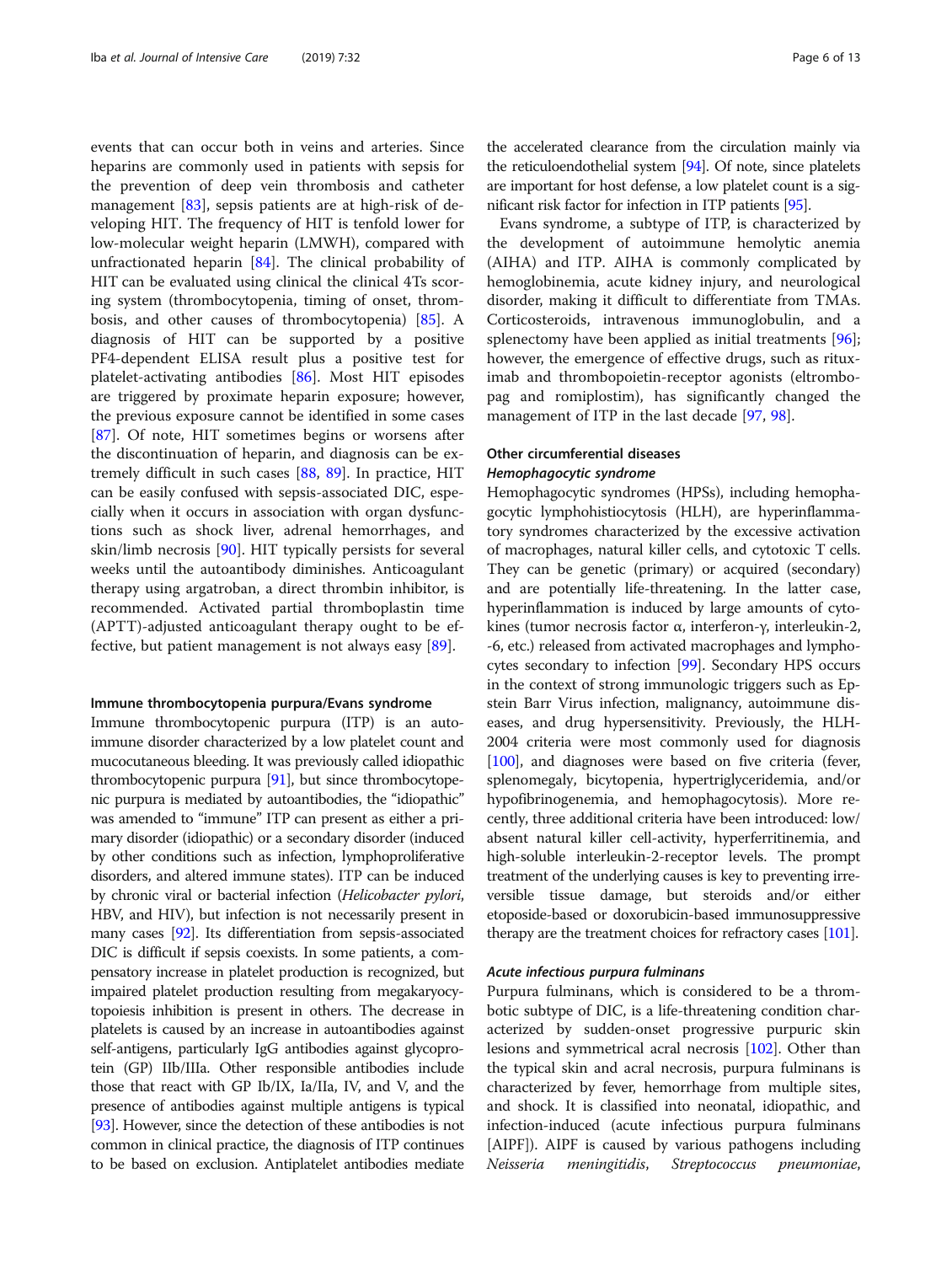<span id="page-6-0"></span>

Haemophilus influenzae, Staphylococcus aureus, and rickettsiae. The mechanism of purpura fulminans is poorly understood; however, a recent study revealed a severe deficiency in protein C caused by the loss of thrombomodulin on the endothelial surface during an early disease stage [[103](#page-11-0), [104\]](#page-11-0). Because of the strong association with DIC, laboratory tests show thrombocytopenia, a prolonged prothrombin time, an increased d-dimer level, and a decreasing fibrinogen level. Treatment for the underlying infection with broad-spectrum antibiotic agents is essential, and protein C supplementation is expected to be beneficial as an adjunctive therapy [\[14\]](#page-10-0).

# TAFRO syndrome

TAFRO is an acrostic for thrombocytopenia, anasarca (ascites, pleural effusion, etc.), fever, reticulin fibrosis (myelofibrosis), and organomegaly (and renal

dysfunction). TAFRO syndrome is considered to be a subtype of Castleman's disease, which is a lymphoproliferative disorder. An increased interleukin-6 level induced by human herpesvirus 8 infection has been identified as an important etiology of TAFRO syndrome [[105\]](#page-12-0). As listed in its name, TAFRO is characterized by a constellation of symptoms and multiple lymphadenopathy of mild degree [[106](#page-12-0)]. Three major criteria and at least one minor criterion and the exclusion of infectious, rheumatologic, and neoplastic diseases are required for the diagnosis of TAFRO [\[107\]](#page-12-0). Though autoantibodies are often detected, TAFRO should be discriminated from other autoimmune diseases such as SLE and rheumatoid arthritis. Patients are usually sensitive to steroids, and since a cytokine storm is deeply related to the pathogenesis of TAFRO, treatment with anti-interleukin-6 receptor antibody (tocilizumab) is expected to be useful [\[108\]](#page-12-0).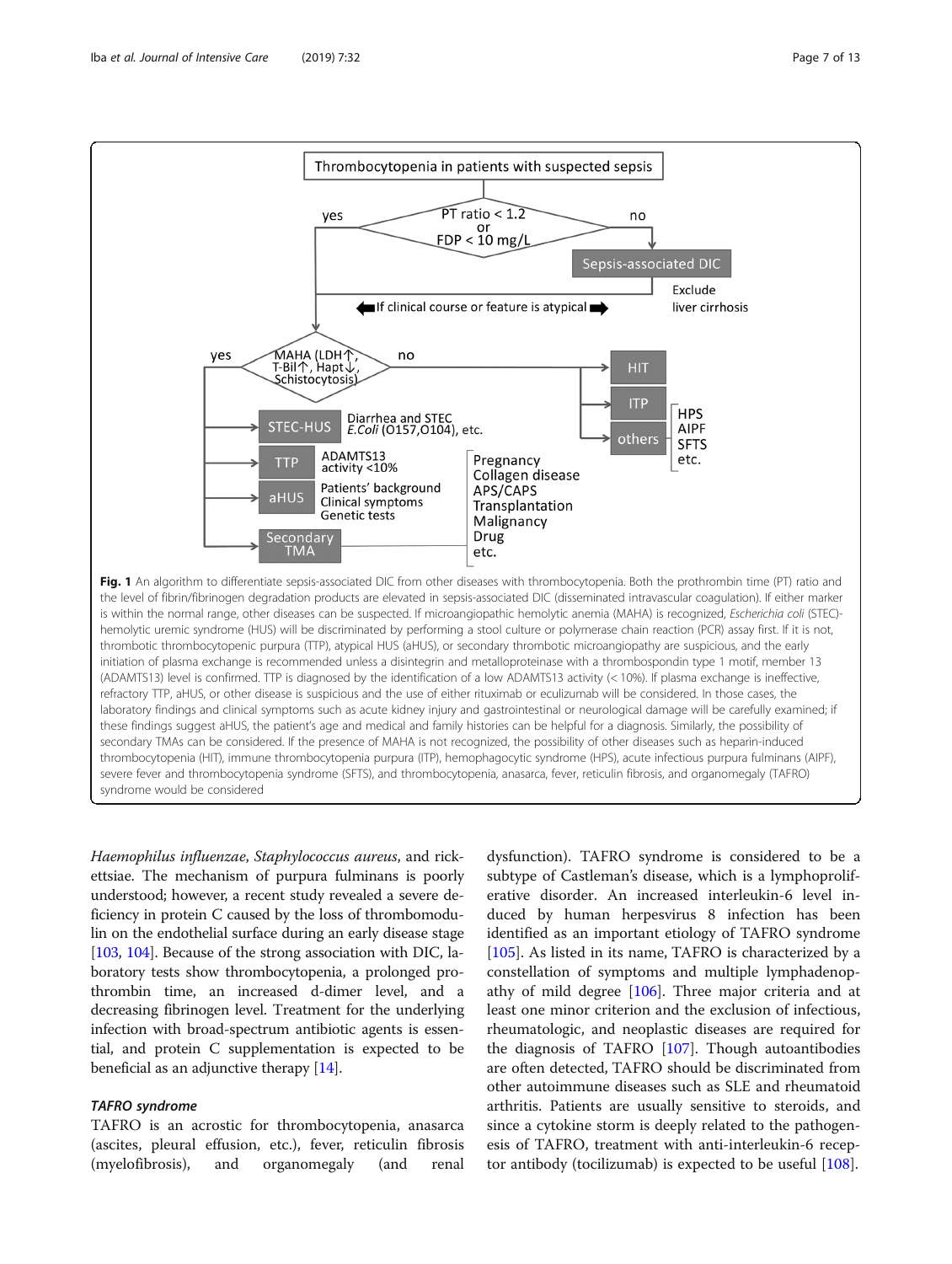<span id="page-7-0"></span>

| <b>Check sheet for the detection of secondary TMAs</b>                                                                                                                |  |  |  |  |
|-----------------------------------------------------------------------------------------------------------------------------------------------------------------------|--|--|--|--|
| In the patients with TMA, each of below items should be checked.                                                                                                      |  |  |  |  |
| Is the patient pregnant or postpartum? If yes, r/o preeclampsia/eclampsia/HELLP<br>syndrome and AFLP.                                                                 |  |  |  |  |
| Does the patient have the history of collagen disease? If yes, r/o TMA related to<br>SLE and other collagen diseases.                                                 |  |  |  |  |
| Does the patient have the history of stem cell and/or organ transplantations? If<br>yes, r/o transplant-associated TMA.                                               |  |  |  |  |
| $\Box$ Are the antiphospholipid antibodies such as lupus anticoagulant, anticardiolipin,<br>and $\beta$ 2-glycoprotein I antibodies positive? If yes, r/o APS/CAPS.   |  |  |  |  |
| Does the patient bear cancer or other malignancy? If yes, consider about the<br>malignancy-associated TMA.                                                            |  |  |  |  |
| Does the patient receive anti-cancer agents including anti-vascular endothelial<br>growth factor (bevacizumab) and gemcitabin? If yes, r/o drug-induced TMA.          |  |  |  |  |
| Does the patient receive any drugs that can cause TMA? Please check the drug                                                                                          |  |  |  |  |
| history of quinine, clopidgrel, cycophosphamide, tacrolimus, etc.                                                                                                     |  |  |  |  |
| Fig. 2 Check sheet for the secondary thrombotic microangiopathic diseases. For the discrimination in secondary TMA, each item in the check<br>sheet will be confirmed |  |  |  |  |

# Severe fever and thrombocytopenia syndrome

Severe fever and thrombocytopenia syndrome (SFTS) is a tick-borne infectious disease caused by the SFTS virus that has a wide spectrum of animal hosts, including livestock and wild animals. SFTS patients are specifically localized to East Asia, including China, Korea, and Japan [[109](#page-12-0)]. The clinical features of SFTS include fever, thrombocytopenia, leukopenia, gastrointestinal symptoms, muscular symptoms, neurological abnormalities, and coagulopathy. SFTS is often accompanied by HPS, suggesting that dysregulated cytokine production and host immune responses play major roles in its pathogenesis. The histopathological findings are characterized by necrotizing lymphadenitis, with infiltration of the virus-infected cells to the local lymph nodes. The overall mortality rate has been reported to be 30% to 40% and is especially high in immunocompromised patients. Although there is no consensus regarding the ideal treatment for SFTS, several clinical trials have revealed the potential efficacy of plasma exchange with or without ribavirin, intravenous immunoglobulin, and corticosteroids [[110](#page-12-0)].

# Chronic liver disease

Thrombocytopenia is commonly seen in chronic liver disease such as liver cirrhosis. The mechanisms have been explained by hypersplenism, bone marrow suppression by hepatitis virus, and immunological removal of platelets. Recently, the decreased level of thrombopoietin has shed the new lights to the elucidation of a central mechanism. Thrombopoietin is produced mainly by the liver and the level is reduced along with the liver damage and leads to the thrombocytopenia. The treatment options include interventional partial splenic embolization and splenectomy. Thrombopoietin receptor agonists are an alternative choice for noninvasively treating thrombocytopenia [\[111\]](#page-12-0).

Other than thrombocytopenia, hemostatic abnormalities, both favoring hemorrhage and favoring thrombosis, associated with chronic liver diseases. The mechanisms that cause hemorrhage include low platelet count, decreased levels of coagulation factors, vitamin K deficiency, and low levels of thrombin activatable fibrinolysis inhibitor. It had been thought that thrombotic events should be rarely happening but it has become evident that thrombotic complications can occur in cirrhotic patients. The mechanisms are explained by elevated levels of factor VIII and VWF, decreased levels of protein C, protein S, antithrombin, and decreased levels of plasminogen [[112\]](#page-12-0).

# Diagnostic algorithm

A provisional diagnostic algorithm was constructed based on the above review (Fig. [1\)](#page-6-0). First, when patients exhibit thrombocytopenia (platelet count < 150, × 10<sup>9</sup> L−<sup>1</sup> , both the PT time and the level of fibrin/fibrinogen degradation products are measured. If either biomarker has a normal value (PT ratio  $< 1.2$  and/or fibrinogen/fibrin degradation products < 10 mg/L), the possibility of diseases other than sepsis-associated DIC should be considered. According the previous survey, the prevalence of thrombocytopenia with insignificant FDP elevation or insignificant PT prolongation were as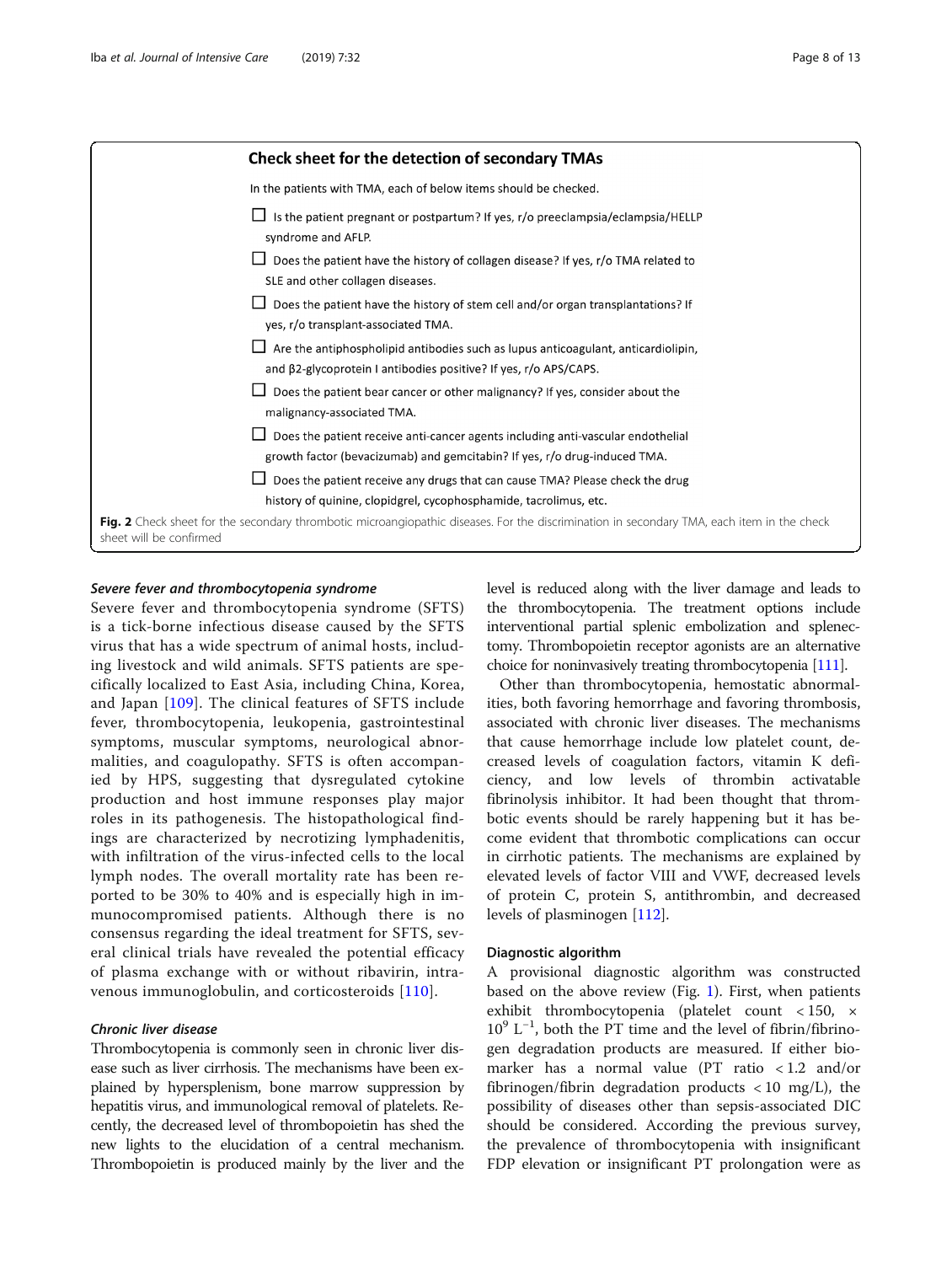| Category                | <b>Disease</b>            | Cause                                                                                               | Clinical features                                                                                                                 | Treatment                                                                                        |
|-------------------------|---------------------------|-----------------------------------------------------------------------------------------------------|-----------------------------------------------------------------------------------------------------------------------------------|--------------------------------------------------------------------------------------------------|
| <b>DIC</b>              |                           | Infection-induced expression of<br>tissue factor and phosphatidylserine<br>of the cellular membrane | Thrombotic phenotype of coagulation disorder<br>with fibrinolysis suppression                                                     | Management of infectious focus,<br>potentially anticoagulant therapy                             |
| <b>TMA</b>              | <b>TTP</b><br>(acquired)  | Autoantibody inhibition of<br>ADAMTS13 activity                                                     | TTP pentad (thrombocytopenia, MAHA,<br>fluctuating neurological signs, renal impairment<br>and fever)                             | Plasma exchange,<br>immunosuppressive therapy,<br>recombinant ADAMTS13 if possible               |
|                         |                           | STEC-HUS Shiga toxin-producing Escherichia<br>coli                                                  | Hemorrhagic enterocolitis, fever,<br>thrombocytopenia, MAHA, acute kidney injury                                                  | Avoiding antibiotic therapy and<br>supportive care                                               |
|                         | aHUS                      | Uncontrolled activity of alternative<br>complement pathway.                                         | Thrombocytopenia, MAHA, acute kidney injury                                                                                       | Plasma exchange, and anti-C5<br>monoclonal antibody (eculizumab)                                 |
| Secondary<br><b>TMA</b> | <b>HELLP</b><br>syndrome  | Inadequate placentation secondary<br>to maternal immune response to<br>invading trophoblast.        | Hemolysis, elevated liver enzymes, and low<br>platelets                                                                           | Timely delivery                                                                                  |
|                         | APS/<br>CAPS<br>(primary) | Antiphospholipid antibodies (β2-<br>qlycoprotein I)                                                 | Multiple venous and arterial thrombosis,<br>repeated miscarriage, multi-organ failure (CAPS)                                      | Anticoagulation, glucocorticoids,<br>plasma exchange, IVIg                                       |
| <b>HIT</b>              |                           | Platelet-activating antibodies to<br>platelet factor 4 bound to heparin                             | 4Ts scoring system (thrombocytopenia, the<br>timing of onset, thrombosis, and other causes of<br>thrombocytopenia)                | Discontinuation of heparin and<br>anticoagulant therapy by<br>argatroban                         |
| <b>ITP</b>              |                           | IgG antibodies against GP IIb/IIIa, Ia/<br>Ila, IV, and V                                           | Thrombocytopenia (with AIHA, kidney injury, and<br>neurological disorder [Evans syndrome])                                        | Thrombopoietin-receptor agonists<br>(eltrombopag and romiplostim),<br>steroid, IVIg, splenectomy |
| Others                  | <b>HPS</b><br>(acquired)  | Over-produced cytokines triggered<br>commonly by infection                                          | Fever, splenomegaly, bicytopenia,<br>hypertriglyceridemia and/or hypofibrinogenemia,<br>and hemophagocytosis                      | Treatment for the underlying cause,<br>steroid, immunosuppressive<br>therapy                     |
|                         | AIPF                      | Bacteria or rickettsiae infection-<br>induced protein C deficiency                                  | Purpura, symmetrical acral necrosis, fever,<br>hemorrhage, and shock                                                              | Treatment for the underlying<br>infection, protein C<br>supplementation                          |
|                         | <b>TAFRO</b>              | Human herpesvirus 8 infection-<br>induced interleukin-6 elevation                                   | Thrombocytopenia, anasarca, fever, reticulin<br>fibrosis, organomegaly                                                            | Steroid, anti-interleukin-6 receptor<br>antibody (tocilizumab)                                   |
|                         | <b>SFTS</b>               | Tick-borne SFTS virus infection                                                                     | Fever, thrombocytopenia, leukopenia,<br>gastrointestinal symptoms, muscular symptoms,<br>neurological abnormalities, coagulopathy | Plasma exchange, ribavirin, IVIg,<br>steroid                                                     |

<span id="page-8-0"></span>Table 1 Comparison of sepsis-associated DIC and circumferential diseases

DIC disseminated intravascular coagulation, TMA thrombotic microangiopathy, TTP thrombotic thrombocytopenic purpura, ADAMTS13 a disintegrin and metalloproteinase with a thrombospondin type 1 motif, member 13, MAHA microangiopathic hemolytic anemia, STEC Shiga toxin-producing Escherichia coli, HUS hemolytic uremic syndrome, aHUS atypical HUS, HELLP hemolysis, elevated liver enzymes low platelets, APS antiphospholipid syndrome, CAPS catastrophic antiphospholipid syndrome, IVIg intravenous immunoglobulin, HIT heparin-induced thrombocytopenia, ITP immune thrombocytopenia purpura, HPS hemophagocytic syndromes, AIPF acute infectious purpura fulminans, SFTS fever and thrombocytopenia syndrome

follow: 68 cases out of 500 patients who were diagnosed as having DIC (Japanese Association for Acute Medicine [JAAM] criteria) (13.6%) showed FDP level of less than 10 mg/mL, and 91 cases out of 500 JAAM-DIC patients (18.2%) showed PT ratio of less than 1.2. Of note, even if the PT ratio and the level of fibrin/fibrinogen degradation products are elevated, the possible coexistence of other diseases should be considered when the changes in patients' coagulation status do not correlate with their clinical courses of infection. If patients have a normal PT ratio or level of fibrin/fibrinogen degradation products but show the findings of MAHA, i.e., elevated levels of LDH, total bilirubin, decreased haptoglobin, and schistocytosis, the presence of TMA is suspected. The patient should be evaluated for presence of STEC-HUS by assessing symptoms of enterocolitis and by examining for presence of STEC using a culture-based assay, serological assessment, or polymerase chain reaction. While, if the patients do not show abdominal symptoms and fever, aHUS, TTP, and secondary TMAs are differentiated. With respect to the usefulness of this algorithm, since this diagnostic approach has just been proposed, the validation should be performed in the future study. When the presence of MAHA is ruled out, diseases other than TMA, such as HIT, ITP, and others, are the candidates for the consideration; if the presence of MAHA is confirmed, the likelihood of TMAs is high and the initiation of plasma exchange will be considered. In severe cases, plasma exchange is recommended to be initiated within 4–8 h; however, if the response is not sufficient, diseases other than TTP, such as aHUS or secondary TMA, will be suspected again. For the discrimination in secondary TMA, the use of check sheet is helpful (Fig. [2\)](#page-7-0). The clinical features and initial therapies for the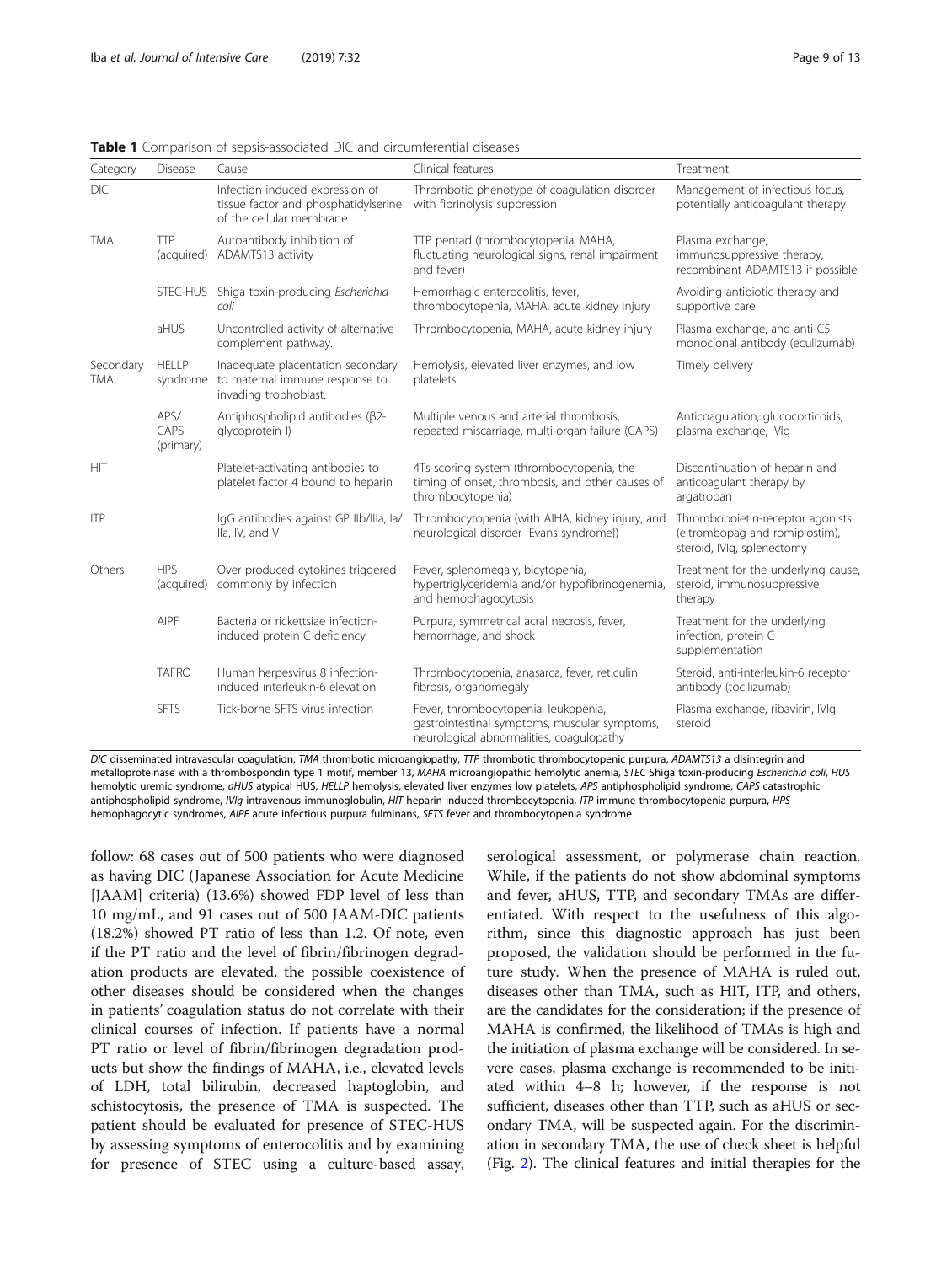<span id="page-9-0"></span>various thrombocytopenic diseases are summarized in the Table [1.](#page-8-0)

# Conclusions

Besides DIC, thrombocytopenia can occur in response to various backgrounds in patients with sepsis. For the appropriate management of thrombocytopenia, early diagnosis and the urgent initiation of proper treatments are crucial. Therefore, we have proposed a new diagnostic algorithm that enables a rapid diagnosis. Since recent advances in diagnostic tests and therapeutics have been remarkable, it is now mandatory to recognize the pathophysiology of individual diseases correctly. We also emphasize that we have to keep in mind that since most of the differential diseases are quite rare, the high-quality evidence that supports the therapeutics is still lacking. Future study is warranted in this area. This review summarized the pathogenic and clinical features of the major thrombocytopenic conditions.

#### Abbreviations

ADAMTS13: A disintegrin and metalloproteinase with a thrombospondin type 1 motif, member 13; AFLP: Acute fatty liver of pregnancy; AIHA: Autoimmune hemolytic anemia; AIPF: Acute infectious purpura fulminans; APS: Antiphospholipid syndrome; APTT: Activated partial thromboplastin time; CAPS: Catastrophic antiphospholipid syndrome; DAMPs: Damage-associated molecular patterns; DIC: Disseminated intravascular coagulation; GP: Glycoprotein; HELLP: Hemolysis, elevated liver enzymes low platelets; HIT: Heparin-induced thrombocytopenia; HLH: Hemophagocytic lymphohistiocytosis; HMGB1: High-mobility group box 1; HPSs: Hemophagocytic syndromes; HUS: Hemolytic uremic syndrome; ISTH: International Society for Thrombosis and Hemostasis; ITP: Immune thrombocytopenic purpura; LMWH: Low molecular weight heparin; MAHA: Microangiopathic hemolytic anemia; NETs: Neutrophil extracellular traps; PAI-1: Plasminogen activator inhibitor-1; PAMPs: Pathogen-associated molecular patterns; PARs: Protease-activated receptors; PT: Prothrombin time; SFTS: Severe fever and thrombocytopenia syndrome; SLE: Systemic lupus erythematosus; SOFA: Sequential Organ Failure Assessment; STEC: Shiga toxin-producing Escherichia coli; TAFRO: Thrombocytopenia, anasarca, fever, reticulin fibrosis and organomegaly; TMA: Thrombotic microangiopathy; TTP: Thrombotic thrombocytopenic purpura; VEGF: Vascular endothelial growth factor; VWF: Von Willebrand factor

# Acknowledgements

This review was written as part of the Japanese Surviving Sepsis Campaign Guideline 2020.

### Funding

Not applicable.

Availability of data and materials Not applicable.

# Authors' contributions

IT and WE wrote the draft. UY, WT, HK, KS, and WH reviewed and revised the manuscript. All authors read and approved the final manuscript.

### Ethics approval and consent to participate Not applicable.

# Consent for publication

Not applicable.

# Competing interests

The authors declare that they have no competing interests.

# Publisher's Note

Springer Nature remains neutral with regard to jurisdictional claims in published maps and institutional affiliations.

#### Author details

<sup>1</sup>Department of Emergency and Disaster Medicine, Juntendo University Graduate School of Medicine, 2-1-1 Hongo Bunkyo-ku, Tokyo 113-8421, Japan. <sup>2</sup> Department of General Medical Science Graduate School of Medicine Chiba University, Chiba, Japan. <sup>3</sup>Department of Emergency and Critical Care Medicine Eastern Chiba Medical Center, Chiba, Japan. <sup>4</sup> Department of Traumatology and Acute Critical Medicine, Osaka University Graduate School of Medicine, Osaka, Japan. <sup>5</sup> Division of Acute and Critical Care Medicine, Department of Anesthesiology and Critical Care Medicine, Hokkaido University Graduate School of Medicine, Sapporo, Japan. <sup>6</sup>Department of Emergency and Critical Care Medicine, School of Medicine, Keio University, Tokyo, Japan. <sup>7</sup> Division of Emergency and Critical Care Medicine, Tohoku University Graduate School of Medicine, Sendai, Japan. <sup>8</sup>Department of Molecular and Laboratory Medicine, Mie University School of Medicine, Tsu, Japan.

# Received: 31 January 2019 Accepted: 2 May 2019 Published online: 20 May 2019

### References

- 1. Singer M, Deutschman CS, Seymour CW, Shankar-Hari M, Annane D, Bauer M, Bellomo R, Bernard GR, Chiche JD, Coopersmith CM, Hotchkiss RS, Levy MM, Marshall JC, Martin GS, Opal SM, Rubenfeld GD, van der Poll T, Vincent JL, Angus DC. The Third International Consensus Definitions for Sepsis and Septic Shock (Sepsis-3). JAMA. 2016;23(315):801–10.
- 2. Howell MD, Davis AM. Management of sepsis and septic shock. JAMA. 2017;317:847–8.
- 3. Thiery-Antier N, Binquet C, Vinault S, Meziani F, Boisramé-Helms J, Quenot JP. Is thrombocytopenia an early prognostic marker in septic shock? Crit Care Med. 2016;44:764–72.
- 4. Claushuis TA, van Vught LA, Scicluna BP, Wiewel MA, Klein Klouwenberg PM, Hoogendijk AJ, Ong DS, Cremer OL, Horn J, Franitza M, Toliat MR, Nürnberg P, Zwinderman AH, Bonten MJ, Schultz MJ, van der Poll T. Thrombocytopenia is associated with a dysregulated host response in critically ill sepsispatients. Blood. 2016;127:3062–72.
- 5. de Stoppelaar SF, van't Veer C, van der Poll T. The role of platelets in sepsis. Thromb Haemost. 2014;112:666–77.
- 6. Iba T, Levy JH. Inflammation and thrombosis: roles of neutrophils, platelets and endothelial cells and their interactions in thrombus formation during sepsis. J Thromb Haemost. 2018;16:231–41.
- 7. Bermejo-Martin JF, Martín-Fernandez M, López-Mestanza C, Duque P, Almansa R. Shared features of endothelial dysfunction between sepsis and its preceding risk factors. J Clin Med. 2018;7:400.
- 8. Nishida O, Ogura H, Egi M, Fujishima S, Hayashi Y, Iba T, Imaizumi H, Inoue S, Kakihana Y, Kotani J, Kushimoto S, Masuda Y, Matsuda N, Matsushima A, Nakada TA, Nakagawa S, Nunomiya S, Sadahiro T, Shime N, Yatabe T, Hara Y, Hayashida K, Kondo Y, Sumi Y, Yasuda H, Aoyama K, Azuhata T, Doi K, Doi M, Fujimura N, Fuke R, Fukuda T, Goto K, Hasegawa R, Hashimoto S, Hatakeyama J, Hayakawa M, Hifumi T, Higashibeppu N, Hirai K, Hirose T, Ide K, Kaizuka Y, Kan'o T, Kawasaki T, Kuroda H, Matsuda A, Matsumoto S, Nagae M, Onodera M, Ohnuma T, Oshima K, Saito N, Sakamoto S, Sakuraya M, Sasano M, Sato N, Sawamura A, Shimizu K, Shirai K, Takei T, Takeuchi M, Takimoto K, Taniguchi T, Tatsumi H, Tsuruta R, Yama N, Yamakawa K, Yamashita C, Yamashita K, Yoshida T, Tanaka H, Oda S. The Japanese Clinical Practice Guidelines for Management of Sepsis and Septic Shock 2016 (J-SSCG 2016). Acute Med Surg. 2018;5:3–89.
- 9. Iba T, Levy JH, Wada H, Thachil J, Warkentin TE, Levi M. Differential diagnoses for sepsis-induced disseminated intravascular coagulation. J Thromb Haemost. 2018. [https://doi.org/10.1111/jth.14354.](https://doi.org/10.1111/jth.14354)
- 10. Nguyen TC, Cruz MA, Carcillo JA. Thrombocytopenia-associated multiple organ failure and acute kidney injury. Crit Care Clin. 2015;31:661–74.
- 11. George JN, Nester CM. Syndromes of thrombotic microangiopathy. N Engl J Med. 2014;371:654–66.
- 12. Ruggenenti P, Noris M, Remuzzi G. Thrombotic microangiopathy, hemolytic uremic syndrome, and thrombotic thrombocytopenic purpura. Kidney Int. 2001;60:831–46.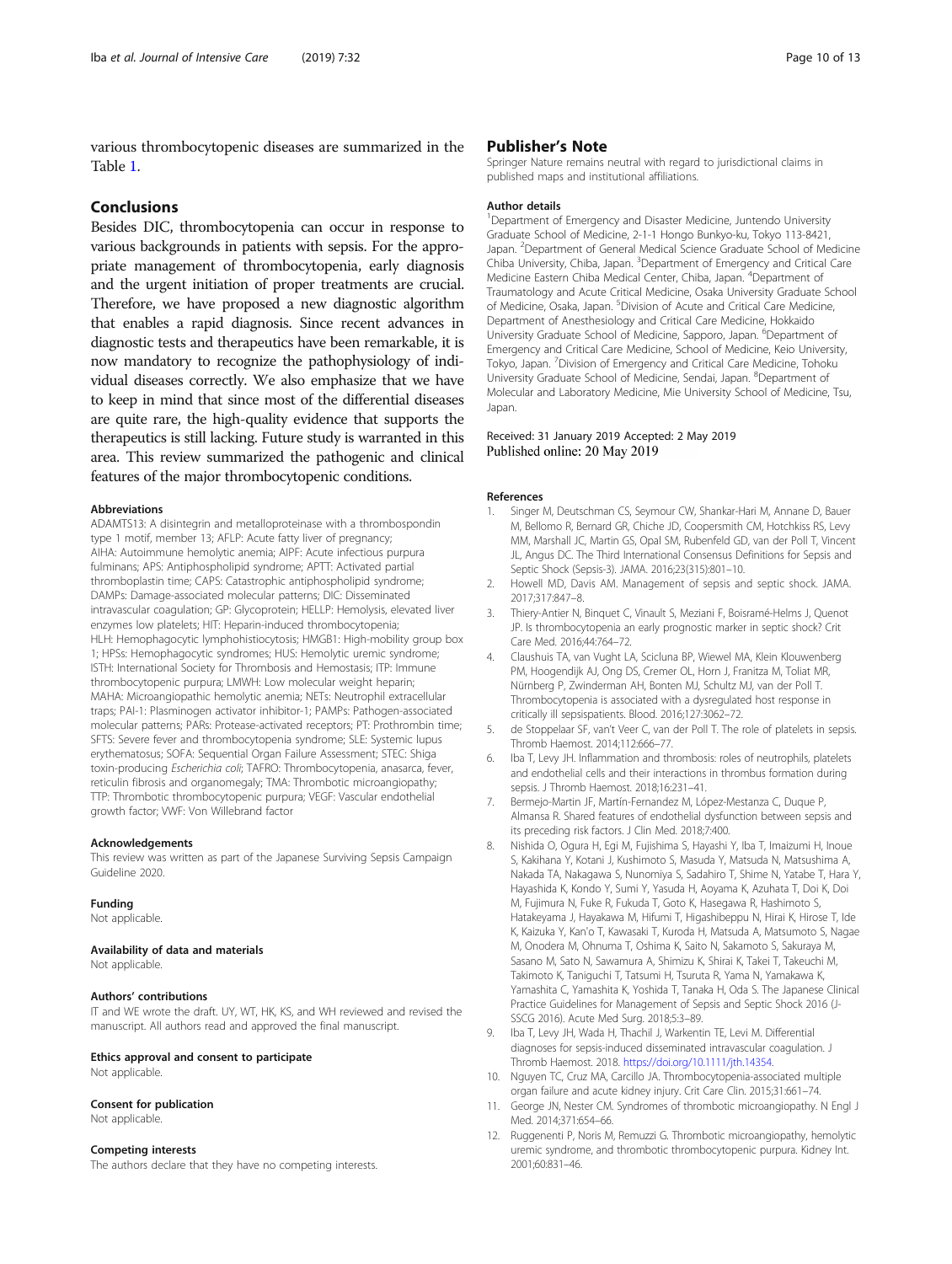- <span id="page-10-0"></span>13. Taylor FB Jr, Toh CH, Hoots WK, Wada H, Levi M. Towards definition, clinical and laboratory criteria, and a scoring system for disseminated intravascular coagulation. Thromb Haemost. 2001;86:1327–30.
- 14. Gando S, Iba T, Eguchi Y, Ohtomo Y, Okamoto K, Koseki K, Mayumi T, Murata A, Ikeda T, Ishikura H, Ueyama M, Ogura H, Kushimoto S, Saitoh D, Endo S, Shimazaki S. A multicenter, prospective validation of disseminated intravascular coagulation diagnostic criteria for critically ill patients: comparing current criteria. Crit Care Med. 2006;34:625–31.
- 15. Vincent JL, Castro P, Hunt BJ, Jörres A, Praga M, Rojas-Suarez J, Watanabe E. Thrombocytopenia in the ICU: disseminated intravascular coagulation and thrombotic microangiopathies-what intensivists need to know. Crit Care. 2018;22:158.
- 16. Semeraro N, Ammollo CT, Semeraro F, Colucci M. Sepsis, thrombosis and organ dysfunction. Thromb Res. 2012;129:290–5.
- 17. Liaw PC, Ito T, Iba T, Thachil J, Zeerleder S. DAMP and DIC: The role of extracellular DNA and DNA-binding proteins in the pathogenesis of DIC. Blood Rev. 2016;30:257–61.
- 18. Gando S, Saitoh D, Ogura H, Mayumi T, Koseki K, Ikeda T, Ishikura H, Iba T, Ueyama M, Eguchi Y, Ohtomo Y, Okamoto K, Kushimoto S, Endo S, Shimazaki S. Natural history of disseminated intravascular coagulation diagnosed based on the newly established diagnostic criteria for critically ill patients: results of a multicenter, prospective survey. Crit Care Med. 2008;36:145–50.
- 19. Semeraro N, Ammollo CT, Semeraro F, Colucci M. Coagulopathy of acute Sepsis. Semin Thromb Hemost. 2015;41:650–8.
- 20. Engelmann B, Massberg S. Thrombosis as an intravascular effector of innate immunity. Nat Rev Immunol. 2013;13:34–45.
- 21. Corrigan JJ Jr, Ray WL, May N. Changes in the blood coagulation system associated with septicemia. N Engl J Med. 1968;279:851–6.
- 22. Østerud B, Bjørklid E. The tissue factor pathway in disseminated intravascular coagulation. Semin Thromb Hemost. 2001;27:605–17.
- 23. Nieman MT. Protease-activated receptors in hemostasis. Blood. 2016;128:169–77.
- 24. Ma R, Xie R, Yu C, Si Y, Wu X, Zhao L, Yao Z, Fang S, Chen H, Novakovic V, Gao C, Kou J, Bi Y, Thatte HS, Yu B, Yang S, Zhou J, Shi J. Phosphatidylserine-mediated platelet clearance by endothelium decreases platelet aggregates and procoagulant activity in sepsis. Sci Rep. 2017;7:4978.
- 25. Levi M, van der Poll T. Coagulation and sepsis. Thromb Res. 2017;149:38–44.
- 26. Moake JL. Thrombotic microangiopathies. N Engl J Med. 2002;347:589–600.
- 27. Scully M, Hunt BJ, Benjamin S, Liesner R, Rose P, Peyvandi F, Cheung B, Machin SJ. Guidelines on the diagnosis and management of thrombotic thrombocytopenic purpura and other thrombotic microangiopathies. Br J Haematol. 2012;158:323–35.
- 28. Wada H, Matsumoto T, Suzuki K, Imai H, Katayama N, Iba T, Matsumoto M. Differences and similarities between disseminated intravascular coagulation and thrombotic microangiopathy. Thromb J. 2018;16:14.
- 29. Thomas W, Cutler JA, Moore GW, McDonald V, Hunt BJ. The utility of a fast turnaround ADAMTS13 activity in the diagnosis and exclusion of thrombotic thrombocytopenic purpura. Br J Haematol. 2018. [https://doi.org/10.1111/bjh.15219.](https://doi.org/10.1111/bjh.15219)
- Levi M, Scully M, Singer M. The role of ADAMTS-13 in the coagulopathy of sepsis. J Thromb Haemost. 2018;16:646–51.
- 31. Groot E, Fijnheer R, Sebastian SA, de Groot PG, Lenting PJ. The active conformation of von Willebrand factor in patients with thrombotic thrombocytopenic purpura in remission. J Thromb Haemost. 2009;7:962–9.
- 32. Kremer Hovinga JA, Coppo P, Lämmle B, Moake JL, Miyata T, Vanhoorelbeke K. Thrombotic thrombocytopenic purpura. Nat Rev Dis Primers. 2017;3:17020.
- 33. Wada H, Matsumoto T, Hatada T. Diagnostic criteria and laboratory tests for disseminated intravascular coagulation. Expert Rev Hematol. 2012;5:643–52.
- 34. Wada H, Matsumoto T, Yamashita Y. Natural history of thrombotic thrombocytopenic purpura and hemolytic uremic syndrome. Semin Thromb Hemost. 2014;40:866–73.
- 35. Iba T, Gando S, Thachil J. Anticoagulant therapy for sepsis-associated disseminated intravascular coagulation: the view from Japan. J Thromb Haemost. 2014;12:1010–9.
- 36. Peyvandi F, Scully M, Kremer Hovinga JA, Cataland S, Knöbl P, Wu H, Artoni A, Westwood JP, Mansouri Taleghani M, Jilma B, Callewaert F, Ulrichts H, Duby C, Tersago D. Caplacizumab for acquired thrombotic thrombocytopenic purpura. N Engl J Med. 2016;374:511–22.
- 37. Scully M, Cataland SR, Peyvandi F, Coppo P, Knöbl P, Kremer Hovinga JA, Metjian A, de la Rubia J, Pavenski K, Callewaert F, Biswas D, De Winter H, Zeldin RK. Caplacizumab treatment for acquired thrombotic thrombocytopenic purpura. N Engl J Med. 2019;380:335–46.
- 38. Tersteeg C, Schiviz A, De Meyer SF, Plaimauer B, Scheiflinger F, Rottensteiner H, Vanhoorelbeke K. Potential for recombinant ADAMTS13 as an effective

therapy for acquired thrombotic thrombocytopenic purpura. Arterioscler Thromb Vasc Biol. 2015;35:2336–42.

- 39. Talarico V, Aloe M, Monzani A, Miniero R, Bona G. Hemolytic uremic syndrome in children. Minerva Pediatr. 2016;68:441–55.
- 40. Karmali MA. Factors in the emergence of serious human infections associated with highly pathogenic strains of shiga toxin-producing Escherichia coli. Int J Med Microbiol. 2018;308:1067–72.
- 41. Ingelbeen B, Bruyand M, Mariani-Kurkijan P, Le Hello S, Danis K, Sommen C, Bonacorsi S, de Valk H. Emerging Shiga-toxin-producing Escherichia coli serogroup O80 associated hemolytic and uremic syndrome in France, 2013-2016: differences with other serogroups. PLoS One. 2018;13:e0207492.
- 42. Liu F, Huang J, Sadler JE. Shiga toxin (Stx)1B and Stx2B induce von Willebrand factor secretion from human umbilical vein endothelial cells through different signaling pathways. Blood. 2011;118:3392–8.
- 43. Noris M, Mescia F, Remuzzi G. STEC-HUS, atypical HUS and TTP are all diseases of complement activation. Nat Rev Nephrol. 2012;8:622–33.
- 44. Kielstein JT, Beutel G, Fleig S, Steinhoff J, Meyer TN, Hafer C, Kuhlmann U, Bramstedt J, Panzer U, Vischedyk M, Busch V, Ries W, Mitzner S, Mees S, Stracke S, Nürnberger J, Gerke P, Wiesner M, Sucke B, Abu-Tair M, Kribben A, Klause N, Schindler R, Merkel F, Schnatter S, Dorresteijn EM, Samuelsson O, Brunkhorst R. Best supportive care and therapeutic plasma exchange with or without eculizumab in Shiga-toxin-producing E. coli O104:H4 induced haemolytic-uraemic syndrome: an analysis of the German STEC-HUS registry. Nephrol Dial Transplant. 2012;27:3807–15.
- 45. Jokiranta TS. HUS and atypical HUS. Blood. 2017;129:2847–56.
- 46. Spinale JM, Ruebner RL, Kaplan BS, Copelovitch L. Update on Streptococcus pneumoniae associated hemolytic uremic syndrome. Curr Opin Pediatr. 2013;25:203–8.
- 47. Meinel C, Spartà G, Dahse HM, Hörhold F, König R, Westermann M, Coldewey SM, Cseresnyés Z, Figge MT, Hammerschmidt S, Skerka C, Zipfel PF. Streptococcus pneumoniae from patients with hemolytic uremic syndrome binds human plasminogen via the surface protein PspC and uses plasmin to damage human endothelial cells. J Infect Dis. 2018;217:358–70.
- 48. Azoulay E, Knoebl P, Garnacho-Montero J, Rusinova K, Galstian G, Eggimann P, Abroug F, Benoit D, von Bergwelt-Baildon M, Wendon J, Scully M. Expert statements on the standard of care in critically ill adult patients with atypical hemolytic uremic syndrome. Chest. 2017;152:424–34.
- 49. Nester CM, Thomas CP. Atypical hemolytic uremic syndrome: what is it, how is it diagnosed, and how is it treated? Hematology Am Soc Hematol Educ Program. 2012;2012:617–25.
- Noris M, Caprioli J, Bresin E, et al. Relative role of genetic complement abnormalities in sporadic and familial aHUS and their impact on clinical phenotype. Clin J Am Soc Nephrol. 2010;5:1844–59.
- 51. Scully M, Goodship T. How I treat thrombotic thrombocytopenic purpura and atypical haemolytic uraemic syndrome. Br J Haematol. 2014;164:759–66.
- 52. Fujisawa M, Kato H, Yoshida Y, Usui T, Takata M, Fujimoto M, Wada H, Uchida Y, Kokame K, Matsumoto M, Fujimura Y, Miyata T, Nangaku M. Clinical characteristics and genetic backgrounds of Japanese patients with atypical hemolyticuremic syndrome. Clin Exp Nephrol. 2018;22:1088–99.
- 53. Legendre CM, Licht C, Muus P, Greenbaum LA, Babu S, Bedrosian C, Bingham C, Cohen DJ, Delmas Y, Douglas K, Eitner F, Feldkamp T, Fouque D, Furman RR, Gaber O, Herthelius M, Hourmant M, Karpman D, Lebranchu Y, Mariat C, et al. Terminal complement inhibitor eculizumab in atypical hemolytic- uremic syndrome. N Engl J Med. 2013;368:2169–81.
- 54. Larsen CP, Wilson JD, Best-Rocha A, Beggs ML, Hennigar RA. Genetic testing of complement and coagulation pathways in patients with severe hypertension and renal microangiopathy. Mod Pathol. 2018;31:488–94.
- 55. Cines DB, Levine LD. Thrombocytopenia in pregnancy. Hematology Am Soc Hematol Educ Program. 2017;2017:144–51.
- 56. Thomas MR, Robinson S, Scully MA. How we manage thrombotic microangiopathies in pregnancy. Br J Haematol. 2016;173:821–30.
- 57. Erez O. Disseminated intravascular coagulation in pregnancy-clinical phenotypes and diagnostic scores. Thromb Res. 2017;151:S56–60.
- 58. Abildgaard U, Heimdal K. Pathogenesis of the syndrome of hemolysis, elevated liver enzymes, and low platelet count (HELLP): a review. Eur J Obstet Gynecol Reprod Biol. 2013;166:117–23.
- 59. Hulstein JJ, van Runnard Heimel PJ, Franx A, Lenting PJ, Bruinse HW, Silence K, de Groot PG, Fijnheer R. Acute activation of the endothelium results in increased levels of active von Willebrand factor in hemolysis,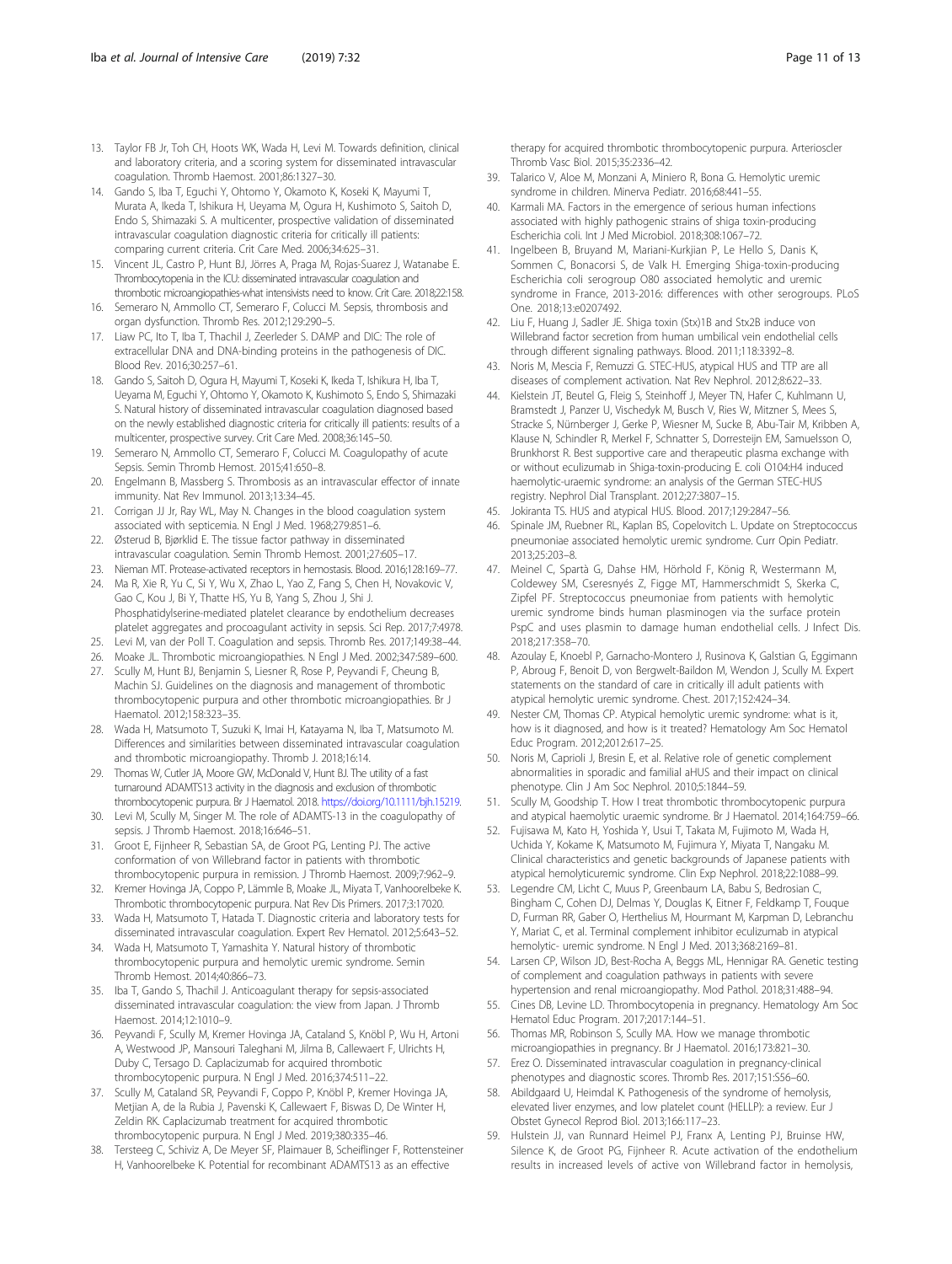<span id="page-11-0"></span>elevated liver enzymes and low platelets (HELLP) syndrome. J Thromb Haemost. 2006;4:2569–75.

- 60. Haram K, Mortensen JH, Mastrolia SA, Erez O. Disseminated intravascular coagulation in the HELLP syndrome: how much do we really know? J Matern Fetal Neonatal Med. 2017;30:779–88.
- 61. Lamprecht A, Morton A, Laurie J, Lee W. Acute fatty liver of pregnancy and concomitant medical conditions: a review of cases at a quaternary obstetric hospital. Obstet Med. 2018;11:178–81.
- 62. Wu Z, Huang P, Gong Y, Wan J, Zou W. Treating acute fatty liver of pregnancy with artificial liver support therapy: Systematic review. Medicine. 2018;97:e12473.
- 63. de Holanda MI, Pôrto LC, Wagner T, Christiani LF, Palma LMP. Use of eculizumab in a systemic lupus erythemathosus patient presenting thrombotic microangiopathy and heterozygous deletion in CFHR1-CFHR3. A case report and systematic review. Clin Rheumatol. 2017;36:2859–67.
- 64. Song D, Wu LH, Wang FM, Yang XW, Zhu D, Chen M, Yu F, Liu G, Zhao MH. The spectrum of renal thrombotic microangiopathy in lupus nephritis. Arthritis Res Ther. 2013;15:R12.
- 65. Sun F, Wang X, Wu W, Wang K, Chen Z, Li T, Ye S. TMA secondary to SLE: rituximab improves overall but not renal survival. Clin Rheumatol. 2018;37:213–8.
- 66. Sciascia S, Radin M, Yazdany J, Tektonidou M, Cecchi I, Roccatello D, Dall'Era M. Expanding the therapeutic options for renal involvement in lupus: eculizumab, available evidence. Rheumatol Int. 2017;37: 1249–55.
- 67. Groot N, de Graeff N, Avcin T, Bader-Meunier B, Dolezalova P, Feldman B, Kenet G, Koné-Paut I, Lahdenne P, Marks SD, McCann L, Pilkington CA, Ravelli A, van Royen-Kerkhof A, Uziel Y, Vastert SJ, Wulffraat NM, Ozen S, Brogan P, Kamphuis S, Beresford MW. European evidence-based recommendations for diagnosis and treatment of paediatric antiphospholipid syndrome: the SHARE initiative. Ann Rheum Dis. 2017;76:1637–41.
- 68. Garcia D, Erkan D. Diagnosis and management of the antiphospholipid syndrome. N Engl J Med. 2018;378:2010–21.
- 69. Hoxha A, Mattia E, Tonello M, Grava C, Pengo V, Ruffatti A. Antiphosphatidylserine/prothrombin antibodies as biomarkers to identify severe primary antiphospholipid syndrome. Clin Chem Lab Med. 2017;55:890–8.
- 70. Sciascia S, Sanna G, Murru V, Roccatello D, Khamashta MA, Bertolaccini ML. Anti-prothrombin (aPT) and anti-phosphatidylserine/prothrombin (aPS/PT) antibodies and the risk of thrombosis in the antiphospholipid syndrome. A systematic review. Thromb Haemost. 2014;111:354–64.
- 71. Espinosa G, Rodríguez-Pintó I, Cervera R. Catastrophic antiphospholipid syndrome: an update. Panminerva Med. 2017;59:254–68.
- 72. Legault K, Schunemann H, Hillis C, Yeung C, Akl EA, Carrier M, Cervera R, Crowther M, Dentali F, Erkan D, Espinosa G, Khamashta M, Meerpohl JJ, Moffat K, O'Brien S, Pengo V, Rand JH, Rodriguez Pinto I, Thom L, Iorio A. McMaster RARE-Bestpractices clinical practice guideline on diagnosis and management of the catastrophic antiphospholipid syndrome. J Thromb Haemost. 2018. <https://doi.org/10.1111/jth.14192>.
- 73. Zeisbrich M, Becker N, Benner A, Radujkovic A, Schmitt K, Beimler J, Ho AD, Zeier M, Dreger P, Luft T. Transplant-associated thrombotic microangiopathy is an endothelial complication associated with refractoriness of acute GvHD. Bone Marrow Transplant. 2017;52:1399–405.
- 74. Gavriilaki E, Sakellari I, Anagnostopoulos A, Brodsky RA. Transplantassociated thrombotic microangiopathy: opening Pandora's box. Bone Marrow Transplant. 2017;52:1355–60.
- 75. Morton JM, George JN. Microangiopathic hemolytic anemia and thrombocytopenia in patients with cancer. J Oncol Pract. 2016;12:523–30.
- 76. Izzedine H, Perazella MA. Thrombotic microangiopathy, cancer, and cancer drugs. Am J Kidney Dis. 2015;66:857–68.
- 77. Kheder El-Fekih R, Deltombe C, Izzedine H. Thrombotic microangiopathy and cancer. Nephrol Ther. 2017;13:439–47.
- 78. Eremina V, Jefferson JA, Kowalewska J, Hochster H, Haas M, Weisstuch J, Richardson C, Kopp JB, Kabir MG, Backx PH, Gerber HP, Ferrara N, Barisoni L, Alpers CE, Quaggin SE. VEGF inhibition and renal thrombotic microangiopathy. N Engl J Med. 2008;358:1129–36.
- 79. Al-Nouri ZL, Reese JA, Terrell DR, Vesely SK, George JN. Drug-induced thrombotic microangiopathy: a systematic review of published reports. Blood. 2015;125:616–8.
- 80. Gottschall JL, Neahring B, McFarland JG, Wu GG, Weitekamp LA, Aster RH. Quinine-induced immune thrombocytopenia with hemolytic uremic syndrome: clinical and serological findings in nine patients and review of literature. Am J Hematol. 1994;47:283–9.
- 81. Medina PJ, Sipols JM, George JN. Drug-associated thrombotic thrombocytopenic purpura-hemolytic uremic syndrome. Curr Opin Hematol. 2001;8:286–93.
- 82. Dlott JS, Danielson CF, Blue-Hnidy DE, McCarthy LJ. Drug-induced thrombotic thrombocytopenic purpura/hemolytic uremic syndrome: a concise review. Ther Apher Dial. 2004;8:102–11.
- 83. Kleinpell R, Aitken L, Schorr CA. Implications of the new international sepsis guidelines or nursing care. Am J Crit Care. 2013;22:212–22.
- Martel N, Lee J, Wells PS. Risk for heparin-induced thrombocytopenia with unfractionated and low-molecular-weight heparin thromboprophylaxis: a meta-analysis. Blood. 2005;106:2710–5.
- 85. Warkentin TE. Clinical picture of heparin-induced thrombocytopenia (HIT) and its differentiation from non-HIT thrombocytopenia. Thromb Haemost. 2016;116:813–22.
- 86. Warkentin TE, Greinacher A, Gruel Y, Aster RH, Chong BH. Scientific and Standardization Committee of the International Society on Thrombosis and Haemostasis. Laboratory testing for heparin-induced thrombocytopenia: a conceptual framework and implications for diagnosis. J Thromb Haemost. 2011;9:2498–500.
- 87. Poudel DR, Ghimire S, Dhital R, Forman D, Warkentin TE. Spontaneous HIT syndrome post-knee replacement surgery with delayed recovery of thrombocytopenia: a case report and literature review. Platelets. 2017;28:614–20.
- 88. Warkentin TE, Greinacher A. Management of heparin-induced thrombocytopenia. Curr Opin Hematol. 2016;23:462–70.
- Greinacher A, Selleng K, Warkentin TE. Autoimmune heparin-induced thrombocytopenia. J Thromb Haemost. 2017;15:2099–114.
- 90. Warkentin TE. Ischemic limb gangrene with pulses. N Engl J Med. 2015;373:642–55.
- 91. Rodeghiero F, Stasi R, Gernsheimer T, Michel M, Provan D, Arnold DM, Bussel JB, Cines DB, Chong BH, Cooper N, Godeau B, Lechner K, Mazzucconi MG, McMillan R, Sanz MA, Imbach P, Blanchette V, Kühne T, Ruggeri M, George JN. Standardization of terminology, definitions and outcome criteria in immune thrombocytopenic purpura of adults and children: report from an international working group. Blood. 2009;12(113):2386–93.
- 92. Liebman HA. Recognizing and treating secondary immune thrombocytopenic purpura associated with lymphoproliferative disorders. Semin Hematol. 2009;46:S33–6.
- 93. Cines DB, Blanchette VS. Immune thrombocytopenic purpura. N Engl J Med. 2002;346:995–1008.
- 94. Johnsen J. Pathogenesis in immune thrombocytopenia: new insights. Hematology Am Soc Hematol Educ Program. 2012;2012:306–12.
- 95. Qu M, Liu Q, Zhao HG, Peng J, Ni H, Hou M, Jansen AJG. Low platelet count as risk factor for infections in patients with primary immune thrombocytopenia: a retrospective evaluation. Ann Hematol. 2018;97:1701–6.
- 96. Neunert CE, Cooper N. Evidence-based management of immune thrombocytopenia: ASH guideline update. Hematology Am Soc Hematol Educ Program. 2018;2018:568–75.
- 97. Provan D, Stasi R, Newland AC, Blanchette VS, Bolton-Maggs P, Bussel JB, Chong BH, Cines DB, Gernsheimer TB, Godeau B, Grainger J, Greer I, Hunt BJ, Imbach PA, Lyons G, McMillan R, Rodeghiero F, Sanz MA, Tarantino M, Watson S, Young J, Kuter DJ. International consensus report on the investigation and management of primary immune thrombocytopenia. Blood. 2010;115:168–86.
- 98. Ghanima W, Godeau B, Cines DB, Bussel JB. How I treat immune thrombocytopenia: the choice between splenectomy or a medical therapy as a second-line treatment. Blood. 2012;120:960–9.
- 99. Ramachandran S, Zaidi F, Aggarwal A, Gera R. Recent advances in diagnostic and therapeutic guidelines for primary and secondary hemophagocytic lymphohistiocytosis. Blood Cells Mol Dis. 2017;64:53–7.
- 100. Henter JI, Horne A, Aricó M, Egeler RM, Filipovich AH, Imashuku S, Ladisch S, McClain K, Webb D, Winiarski J, Janka G. HLH-2004: diagnostic and therapeutic guidelines for hemophagocytic lymphohistiocytosis. Pediatr Blood Cancer. 2007;48:124–31.
- 101. Kleynberg RL, Schiller GJ. Secondary hemophagocytic lymphohistiocytosis in adults: an update on diagnosis and therapy. Clin Adv Hematol Oncol. 2012;10:726–32.
- 102. Chalmers E. Purpura fulminans: recognition, diagnosis and management. Arch Dis Child. 2011;96:1066–71.
- 103. Colling ME, Bendapudi PK. Purpura fulminans: mechanism and management of dysregulated hemostasis. Transfus Med Rev. 2018;32:69–76.
- 104. Bendapudi PK, Robbins A, LeBoeuf N, Pozdnyakova O, Bhatt A, Duke F, Sells R, McQuiston J, Humrighouse B, Rouaisnel B, Colling M, Stephenson KE,